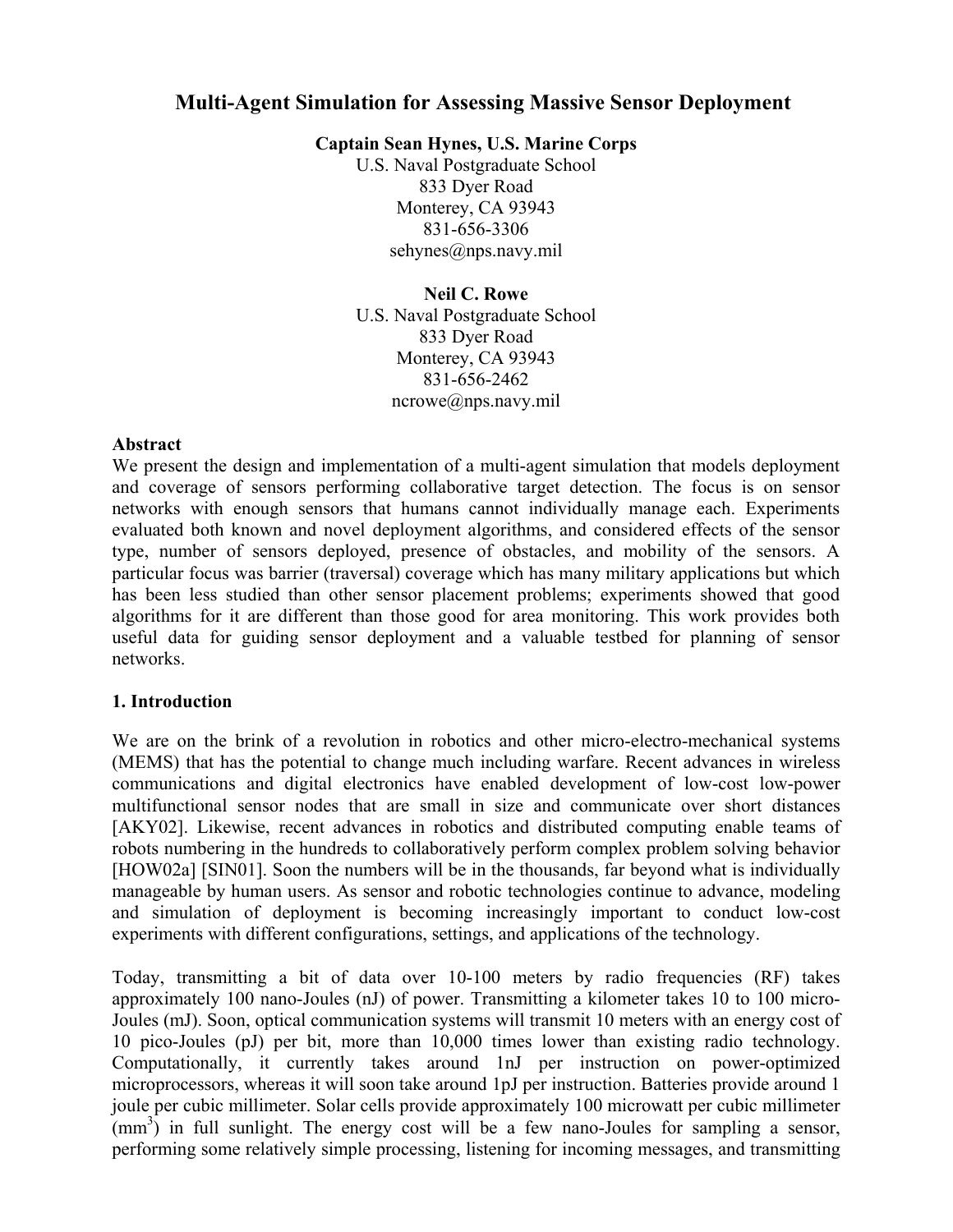a simple outgoing message. Putting all this together, a one cubic millimeter battery will provide enough power to sense and communicate once a second for 10 years, and enough energy to transmit 50 billion bits of information [PIS03].

The military is investing heavily in this technology, and it is easy to envision how small sensing devices will aid future warriors. In the future age of network centric warfare, thousands to millions of sensors will pervade the battle space. From chemical agent detection to target acquisition and biological monitoring, disparate sensors will work collaboratively to provide situational awareness and early warnings of imminent danger. Projects such as the *Smart Sensor Web* (SSW) project funded by the Defense Modeling and Simulation Office are aggressively exploring current bounds of this technology, as well as future uses [DMS03]. A Congressional mandate calls for one-third of ground combat vehicles to operate unassisted by 2015.

Current battlefields are far behind this vision of pervasive sensor networks. Ground sensors are usually emplaced by humans, who are exposed to danger in the process. These ground sensors weigh tens to hundreds of pounds, and have limited sensing lives, limited communications distance, and limited maneuverability. Nevertheless new technology is arriving. For example, one of the premier sensor vehicles produced today is quite impressive. Called "Packbot" because it is designed to fit in a pack, Tactical Mobile Robot (TMR) prototype weighs 40 pounds and costs over \$45,000. It can right itself and is waterproof to 3 meters depth. It can climb stairs and survive a 3-meter drop onto concrete. It can reasonably be assumed that in 5-10 years vehicles like Packbot will weigh less than ten pounds, run ten times longer, and cost less than \$1,000. Still this is a big step from such prototypes to extensive employment, including integration with soldiers wearing tiny computers interfaced to battlefield sensors and rear echelon commands.

As sensors and robots continue to get smaller, faster, and more power efficient, it is important to advance the software and algorithms that will take advantage of them. Modeling and Simulation (M&S) is the most cost-effective way to do so, provided we ensure an accurate mapping to and from the real world. One aspect of sensor networks that is difficult to scientifically advance without modeling and simulation is how to deploy sensors efficiently for optimal coverage. It is not feasible to test every conceivable sensor configuration in billions of physical experiments to empirically learn which sensors should be purchased and how they should be employed -- there are too many factors to consider. This work addresses this problem at the application level for sensor networks.

## **2. Application Area**

Consider an infantry company consolidating after a protracted battle against a determined enemy. Suppose they are a part of the main force ordered to establish a defensive position on a recently assaulted objective and prepare to defend it against a counterattack. The company commander surveys the terrain, possibly urban, and orders his platoons to their defensive positions. If this were being conducted today, he would also set up observation posts and launch external patrols to help provide early warning against enemy infiltrations and attacks. A future commander might use a wearable computer to request thousands of dust-size non-mobile sensors be deployed to cover the area forward of his position. The platoon commanders could also release small man-portable autonomous vehicles to deploy more sensors to cover any gaps in coverage. Once the sensors have been deployed, this company might then use wearable computers to monitor the sensor net and visualize targets that may be detected. The wearable computers themselves become part of the sensor network; transparent to this company, the sensor network will also be sending information higher up the command hierarchy. The sensors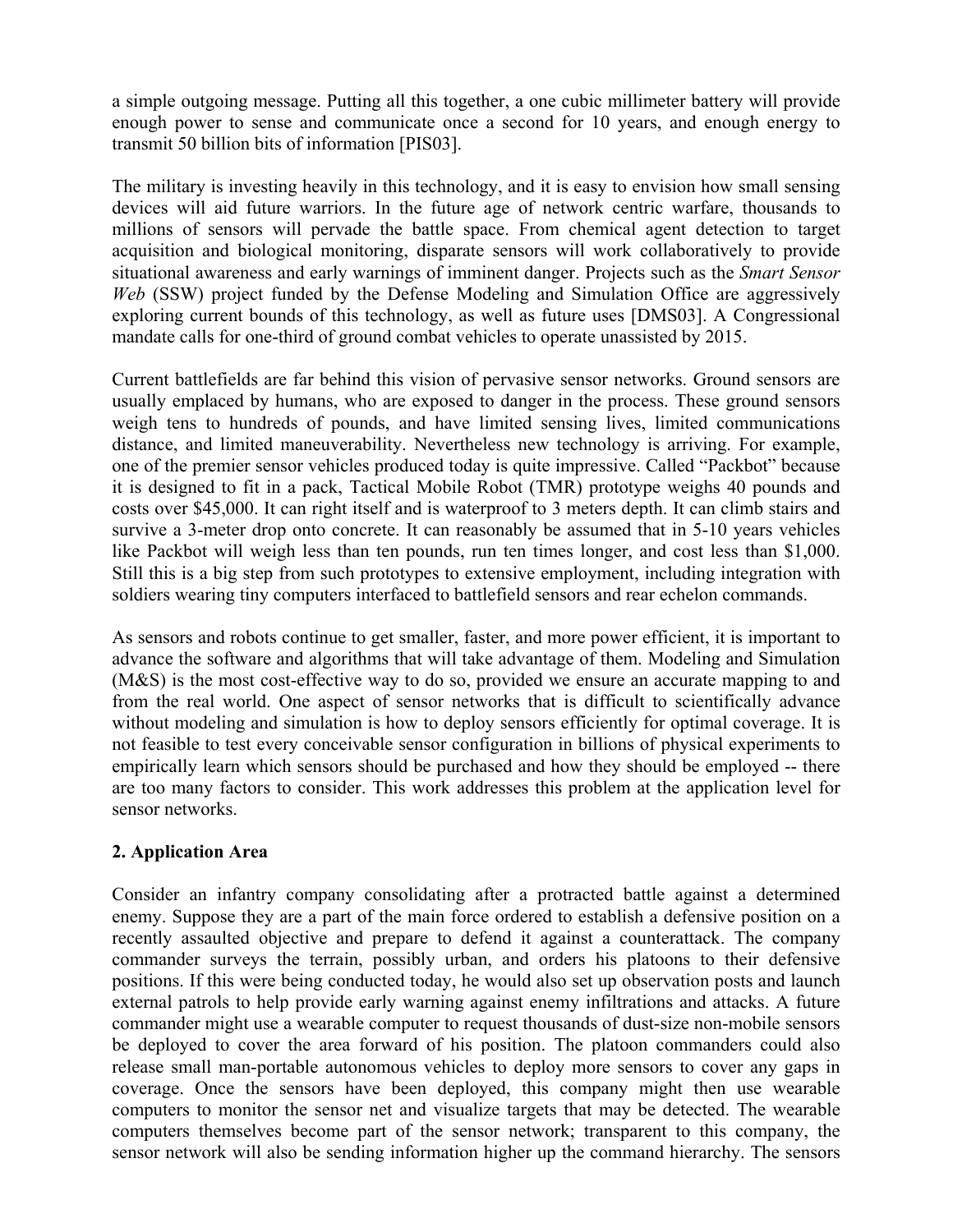could physically deploy, set up ad hoc network communications, manage data, respond to failures, manage power consumption, and much more.

Many such examples exist. Today, the US could use sensor fields to help identify insurgents crossing the Syrian border into Iraq. Battlefield surveillance is just one of many scenarios imaginable for sensor networks. Sensors will also be used for monitoring friendly forces, equipment, and ammunition; reconnaissance of opposing forces and terrain; targeting; battledamage assessment; and nuclear, biological, and chemical (NBC) attack detection and reconnaissance [AKY02]. With thousands of sensors deployed across the battlefield, human manual positioning and controlling of the sensors can be surpassed. The sensors, and the sensor networks they comprise, will need to be autonomous in every way.

## **3. Sensor Characteristics**

A sensor is a device that implements the physical sensing of environmental phenomena. Sensors typically consist of five components: sensing hardware, memory, battery, embedded processor, and receiver/transmitter [TIL02]. If current trends continue, sensor networks will pervade the battlefield. They include large unmanned flying vehicles high in the sky equipped with hundreds of sensors and providing a high bandwidth communication backbone; medium sized-tanks autonomously searching for lost combatants; small embedded sensors attached to warriors for health monitoring; sensors attached to neurologically guided mice; and tiny artificial "dust motes" light enough to float in the air sensing for chemicals. Millions of sensors will cooperate to form robust fault-tolerant configurable communication networks, collect data, position themselves for good coverage, and answer queries about their locations. Sensor networks -- also referred to as sensor grids, expeditionary sensor grids, sensor fields, expeditionary pervasive sensing, and sensor meshes -- will be expeditionary in that they will be readily deployable, and ubiquitous.

Akyildiz [AKY02] describes important concepts of sensor networks, including a review of the architecture, algorithms, and protocols for communicating in them. That survey makes distinctions between sensor networks and traditional sensors, and between sensor networks and ad hoc networks. Traditional sensors are described as being larger than sensors in a sensor network, and requiring careful, manual positioning and communications topology engineering. The distinction between sensor networks and traditional sensors has more to do with the technical limitations than choice of design, so our work does not make that distinction. Our work assumes that any cohesive group of sensors will be networked together through wireless communications. The differences between sensor networks and other wireless ad hoc networks [PER00] are:

- The number of nodes in a sensor network is high.
- Sensor nodes are densely deployed.
- Sensor nodes are prone to failures.
- The topology of a sensor network changes frequently.
- Sensor nodes mainly use broadcast communications, whereas most ad hoc networks use point-to-point communications.
- Sensor nodes are limited in power, computational capacities, and memory.
- Sensor nodes may not have a global identification (ID) because of the large amount of overhead and large number of sensors.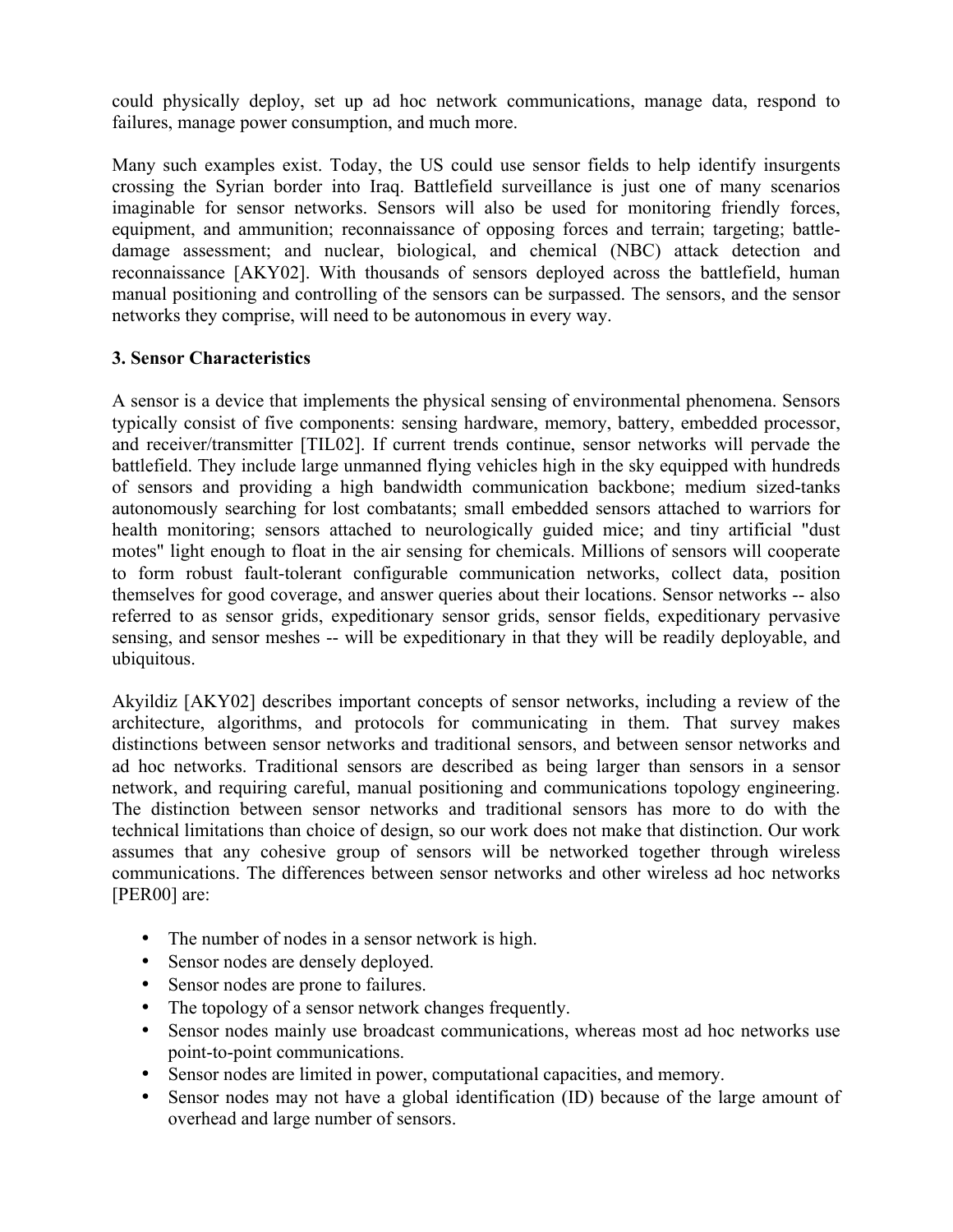So sensor network deployment and coverage algorithms must account for sensor failure and rapidly changing communication topologies, and they must be based on minimizing power consumption. Minimizing power consumption means minimizing communications; for mobile sensors, it also means minimizing movement.

Sensors can monitor a wide variety of conditions: temperature, pressure, humidity, soil makeup, vehicular movement, noise levels, lighting conditions, the presence or absence of certain kinds of objects or substances, mechanical stress levels on attached objects, and others [EST99]. Their mechanism may be seismic, magnetic, thermal, visual, infrared, acoustic, or radar [AKY02]. These mechanisms can be grouped into three categories based on how they sense: by a direct line to target (such as visual sensors), proximity to target (such as seismic sensors), and propagated like a wave to the target, possibly bending (such as acoustic sensors).

TODO: Neil, do you want to add more here?

### **4. Sensor Networks**

Virtually every challenge encountered with software occurs in sensor-network design. Akilidiz details several sensor-network design factors, including fault tolerance, scalability, production costs, operating environment, sensor network topology, hardware constraints, transmission media, and power consumption. While these factors are important considerations in this work, only fault tolerance and scalability are addressed directly. Akyildiz gives details on communication protocols and the network stack of wireless sensor networks, but does not go beyond the scope of tiny immobile sensors. That reference mentions various deployment methods (dropping from a plane, delivering in an artillery shell, rocket, or missile, etc.), but does not discuss sensor deployment issues in detail. Sensor deployment strategies, coverage, and mobile robotics are not discussed at all.

Although he did not use the term "sensor networks" to refer to the robotic sensors, Gage [GAG92] [GAG93] [GAG92a] [DIC02] was one of the earliest researchers building mobile sensor systems and has provided many useful ideas. His approach was "to design and implement vehicle behaviors that both (a) can support real-world missions and (b) are realizable with current levels of sensor and processing technology, even in the object-and obstacle- rich environment of ground-based applications, where useful missions generally require highbandwidth visual perception-based vehicle navigation, guidance, and control beyond the capabilities of current sensor and processing tools" [GAG92]. He envisioned mobile sensor networks of many small and inexpensive vehicles conducting military missions such as minesweeping, mine deployment, surveillance, sentry duty, communications relaying, and combat search-and-rescue (CSAR).

Gage's concept of a mobile sensor network is a large number of identical elements, each possessing [GAG92]:

- some mobility;
- some sensor capability that allows each element to measure, at least crudely, its position with respect to at least its neighbors;
- some mission-capable sensor;
- optionally, some communications capability; and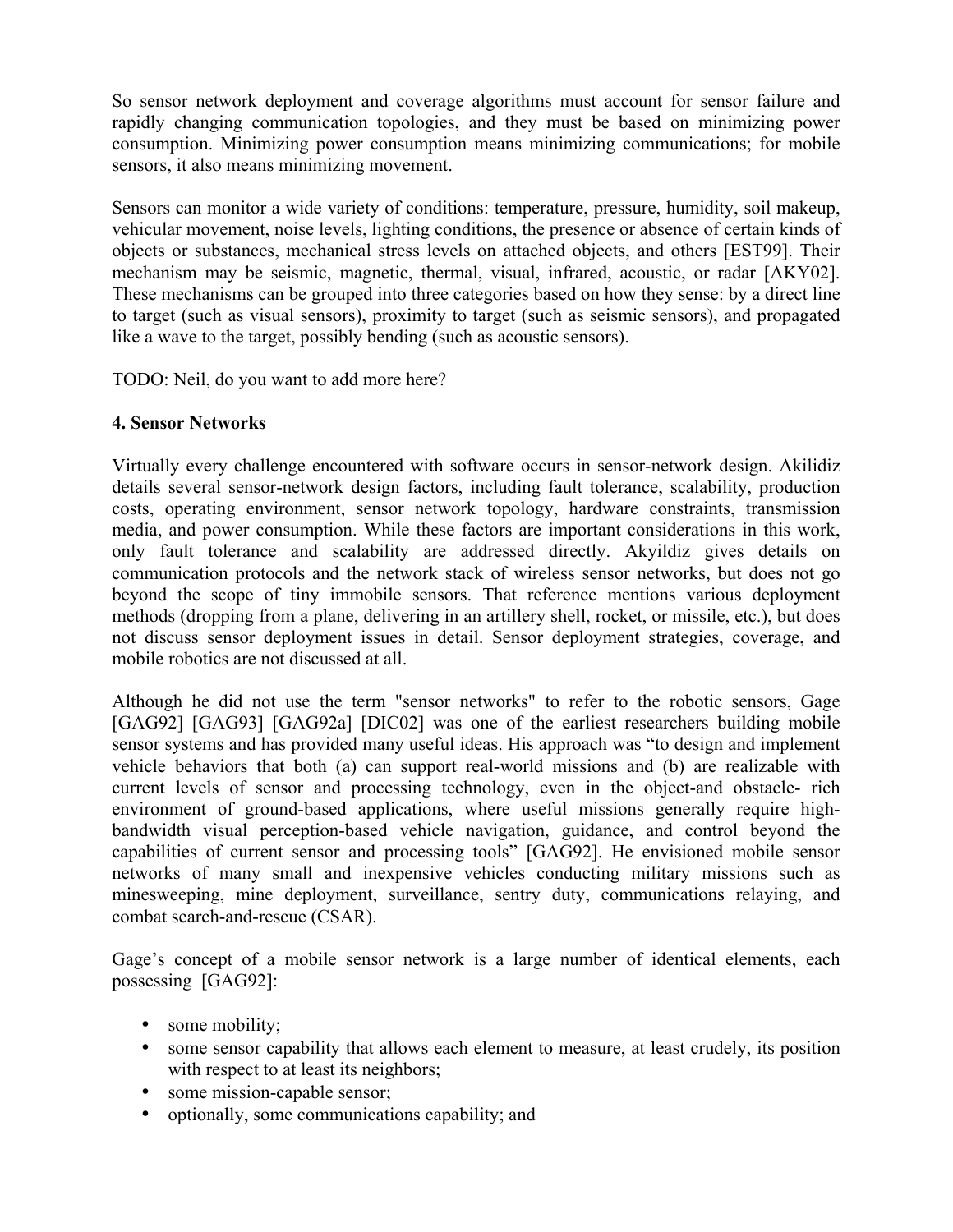• some processing capability that directs the mobility effectors to maintain a specified positional relationship to its neighbors, as measured by its sensors, to accomplish the desired mission objectives.

This paper will address both non-mobile and mobile sensors and will build on the abovementioned works.

Sensor networks are being researched and modeled by academic groups, government groups, and commercial organizations. Most work in wireless sensor networks is not directly related to coverage and deployment of sensors, as it focuses on sensor design, efficient sensor communication, sensor data fusion, and localization [AKY02] [DHI02a]. A significant amount of research has also been conducted for mobile sensors in the field of robotics; however, most of this work has focused on issues such as obstacle avoidance, motion planning, steering, terrain maneuvering, and individual vehicle designs. There has been a surge of interest lately in multiple robot teams working together to accomplish some task or perform some behavior, but usually for less open-ended environments than in the missions encountered by the military.

## **4. Coverage**

Gage [GAG92a] described three useful coverage behaviors: sweep coverage, area coverage, and barrier coverage. The application created for this work is capable of implementing all three.

The objective of sweep coverage is to move a number of elements across a coverage area while maximizing the number of detections per time and minimizing the number of missed detections per area. Examples include minesweeping and Combat Search and Rescue (CSAR). [CHO01] discusses coverage path planning for sweep coverage, focusing on coverage path-planning algorithms for mobile robots in a plane, though the algorithms could be extended to three dimensions. It surveys both heuristic and optimal algorithms. Gage showed randomized search strategies accomplish sweep coverage scenarios well. Randomized searches can be performed by cheaper robots since they do not require localization equipment, robust communications, or advanced computational requirements. Although random search does not guarantee complete coverage [CHO01], it is suitable for tactical scenarios where the target is moving. Additionally, optimal sweep coverage algorithms are not guaranteed to detect even non-mobile targets when the sensors are imperfect. Thus this work uses randomized search where sweep coverage is needed. Lastly, sweep coverage can be accomplished with a moving barrier (see barrier coverage below).

The objective of area coverage [HOW02] is to achieve a static arrangement of sensors that maximizes the detection of targets appearing within the coverage area. We extend this definition to include dynamic arrangements as well. Examples include detecting chemical agent attacks and providing early warning of forest fires. Area coverage is also referred to as blanket coverage, field coverage [GAG92], and grid coverage (although this has special meaning) [DHI02].

The objective of barrier coverage is to achieve a static arrangement of elements that minimizes the probability of undetected penetration from one region to another. We extend this definition to include dynamic arrangements as well. Barrier-coverage experiments in this work are modeled to detect Unauthorized Traversal (UT) problem described in [CLO02]. This problem considers a target traversing a sensor field using some path, and the target is detected if it is recognized at some point on its path. This problem assumes an intelligent target that will then plan to find the path with the worst sensor coverage (with lowest probability of detecting a target that traverses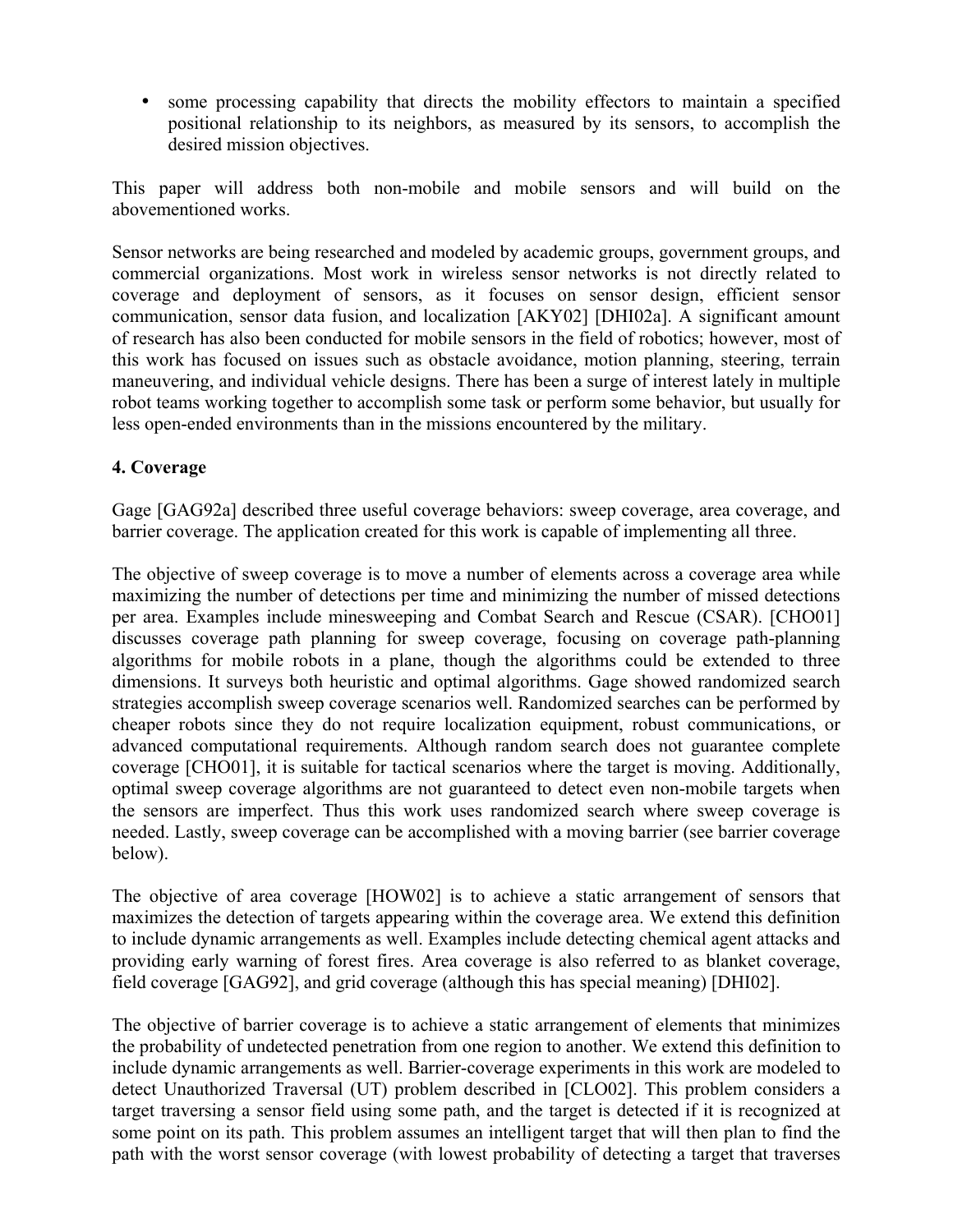it). In practice a target will not know where the least covered path will be so its probability of detection will be higher than anticipated.

To understand the difference between area and barrier coverage, consider Figure 1. The arrowed line passing through the sensor field indicates a possible target traversal path. When the sensors are deployed for area coverage (left) they cover more area but are likely to miss a traversing target. When the sensors are deployed for barrier coverage (right) they are certain to detect a traversing target but would have less chance of detecting an area target that may appear anywhere within the sensor field. This is a simplified example in which it is easy to visualize where to place sensors for good coverage, but realistic examples are much more difficult.



Figure 1. Area vs. Barrier Coverage.

At the individual sensor level, coverage can be modeled in two ways. One is to consider a circular area around the sensor such that everything within the radius is covered, and everything outside the radius is not covered. The radius is chosen so that things to be detected are detected above a threshold. Unfortunately, the threshold is usually arbitrary [STO96].

This work models sensor detection probabilistically. Although any of the probabilistic sensor detection models found in the literature could be inserted into the application created for this work, the sensor detection model used is from [CLO02]. Considering a target at location *u*, emitting signal energy K, the portion of that energy that is sensed by a sensor  $S_i$  at location  $s_i$  is given by , where *k* is a constant. Thus, the energy signal emitted by a target

$$
S_i(u) = \frac{K}{\|u - s_i\|^k}
$$

decays with distance [DHI02a]. Often k=2 to model dispersion in space as with chemicals or sounds deriving from a point source (since the area of a sphere is proportional to the square of its radius). With noise  $N_i$  present at the sensor the equation becomes  $k$ <sup>*i*</sup> *i*<sup>*i*</sup> *i i*  $i_i(u) = S_i(u) + N_i = \frac{K}{\sqrt{m}} + N_i$  $E_i(u) = S_i(u) + N_i = \frac{K}{\|u - s_i\|^k} +$ where  $E_i$  is the energy measured by  $S_i$  caused by a target at

location u plus the noise at the sensor.

[CLO02] also gives a model for fusing the data collected by multiple sensors. Sensors can arrive at a consensus either by totaling all measurements and comparing the sum to a threshold (value fusion) or by totaling local decisions and comparing the sum to a threshold (decision fusion); which is best varies with the situation [CLO01]. This work uses value fusion, for which the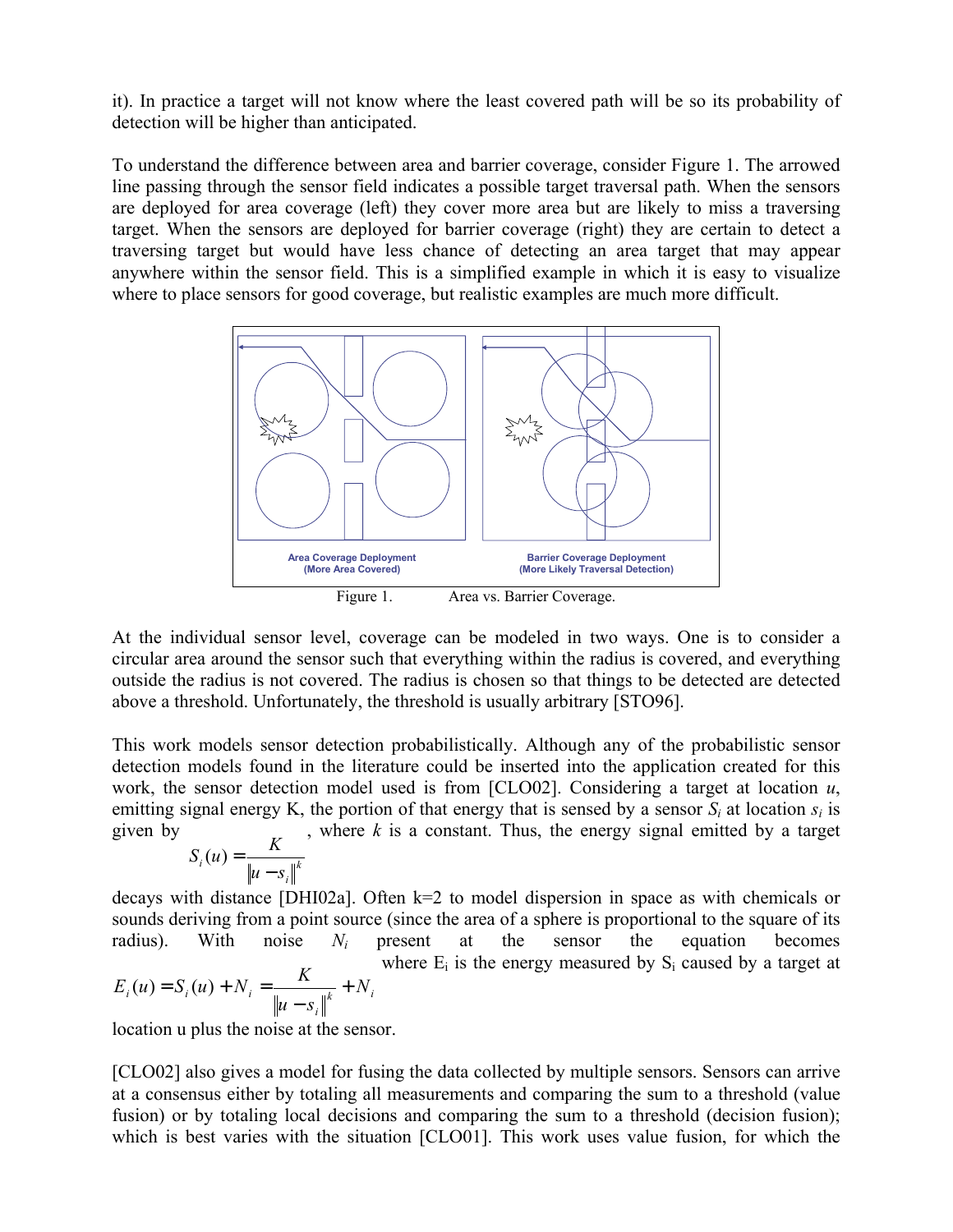probability of consensus target detection can be written as:  $\overline{\phantom{a}}$  $\overline{\phantom{a}}$ J  $\overline{\phantom{a}}$  $\overline{\phantom{a}}$ L  $= prob \frac{\sum_{i=1}^{n} N_i \ge \eta - \sum_{i=1}^{n} \frac{P}{\|u\|}$ J I  $\overline{\phantom{a}}$ L  $= prob \left| \sum_{i=1}^{n} \frac{K}{\|u - s_i\|^k} + N_i \ge \eta \right| = prob \left| \sum_{i=1}^{n} N_i \ge \eta - \sum_{i=1}^{n} \right|$  $\sum_{i=1}^{L} ||u - s_i||^k$ *n*  $\left| \int_{i=1}^{i} P^{(i)} \right| \leq \sum_{i=1}^{i} P_{i}$ *n*  $D_{\nu}(u) = prob \left[ \sum_{i=1}^{n} \frac{K}{\|u - s_i\|^k} + N_i \ge \eta \right] = prob \left[ \sum_{i=1}^{n} N_i \ge \eta - \sum_{i=1}^{n} \frac{K}{\|u - s_i\|^k} \right]$ , where  $\eta$  is the value fusion threshold. This

work assumes noise has a Gaussian distribution with a mean of zero and a standard deviation of one.



# **5. Deployment**

Sensors may be deployed either manually or autonomously. When deployed manually they either are dispersed to random locations, such as when air-dropped or shot from artillery; or they are placed at specific locations by robots or humans (often in danger). When deployed autonomously, mobile sensors move themselves to sensing locations from an initial arrangement that is easy to realize in a convenient deployment scheme. Possible initial arrangements include (a) from a single source point (e.g., air drop in a canister or off the back of a moving delivery vehicle), (b) in a linear pattern of appropriate density (e.g., sequential deployment from a moving platform), or (c) in a random initial pattern either dense or sparse (e.g., air burst dispersal).

## *5.1 Random*

When deploying sensors randomly, a question is how many sensors should be deployed in an area to ensure a desired detection level is reached. If deploying sensors incrementally, how many should be deployed each step to minimize cost? When the mission is sweep coverage, randomized search techniques have long been recognized as a cheaper than more thorough searches [CHO01].

With the above formulas one can determine the likelihood of detecting a target at any point in the sensor field. In [CLO02], a two-dimensional grid is laid over the sensor field. Value fusion is used to find the detection likelihood at each point on the grid, and this information is used to measure random deployments for barrier coverage. Their measure is termed "exposure" and refers to the detection probability of the path through the grid with the lowest likelihood of detection. The authors develop equations to model overall costs associated with cost for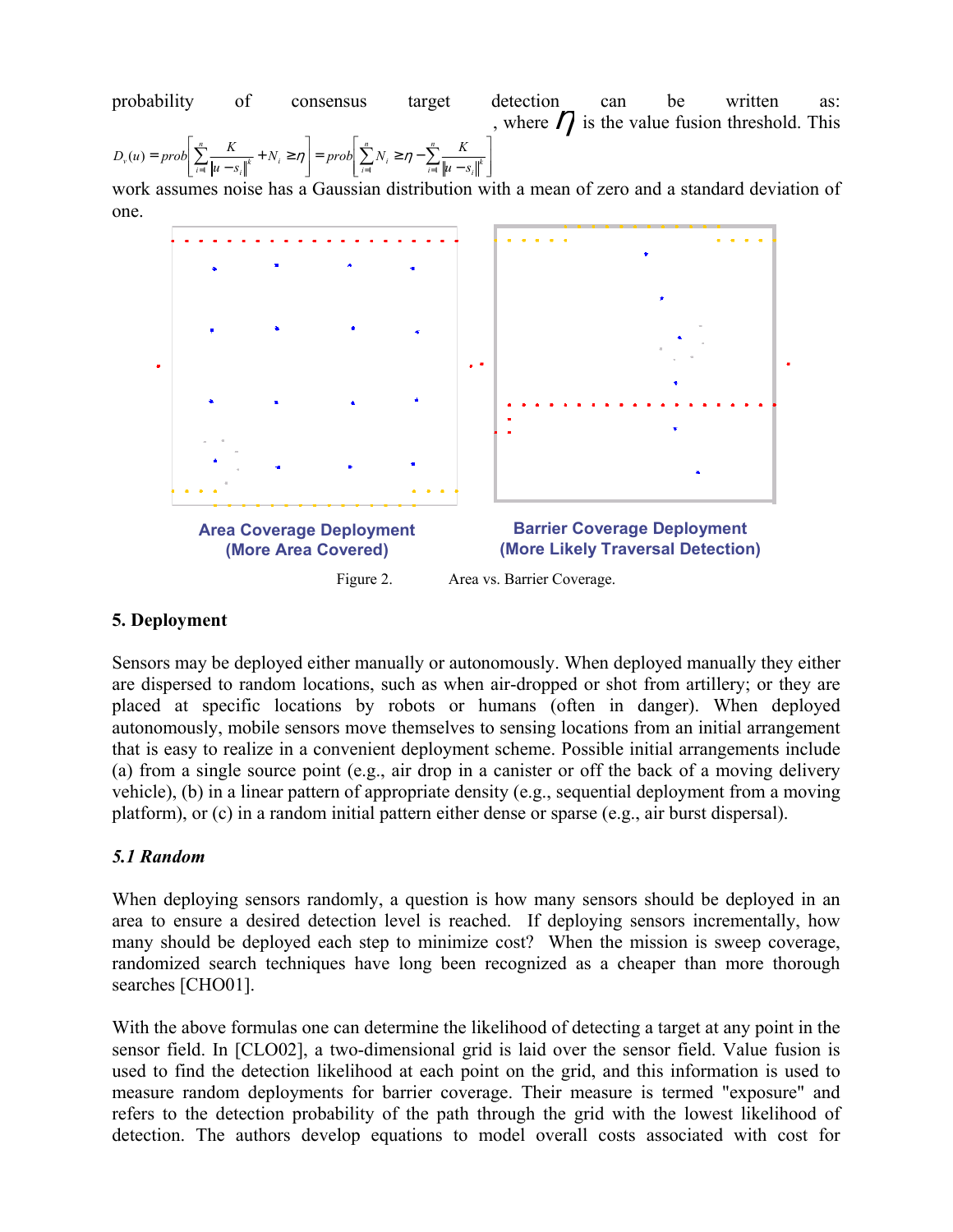deployment, the number of sensors for each deployment, the cost for sensors, and the exposure distribution found through simulation. This work uses their exposure measure for barrier coverage deployments.

## *5.2 Non-Random*

Directed sensor deployment algorithms are useful for smaller sensor fields when it is safe for humans to manually place non-mobile sensors or it is possible for mobile sensors to communicate between each other, situate themselves, and maintain internal maps of the area to be covered. A wide range of research has addressed it.

[DHI02] presents simple placement algorithms intended to be fault-tolerant such as putting each subsequent sensor at the least covered point on the grid. Their research shows that directed placement algorithms can significantly reduce the number of sensors needed compared to random placement. Their measure of goodness for deployment of sensors is the minimum detection level of every grid point, so their deployment algorithms address area-coverage missions. They do not address barrier coverage deployments.

[DHI02a] presents a resource-bounded optimization framework for sensor resource management under sufficient coverage of the sensor field. Much of their work is similar to ours from a sensormodeling standpoint. They represent the sensor field as a grid of points, and model the sensors probabilistically with imprecise detections. They even include obstacles. Their approach is to evaluate the minimum number of sensor nodes required to cover the field. They also experiment with simple ways to transmit or report a minimum amount of sensed data and allow preferential coverage of grid points.

[CHA01] [CHA02] present a coding theory framework for target location in distributed sensor networks. They provide coding-theoretic bounds on the number of sensors needed, and methods for determining their placement in the sensor field using integer linear programming. Although their deployments are strictly for area coverage, they have formulated methods for locating a target based on the location of the sensors that detected the target. This does require a densely packed sensor field, and therefore many more sensors are used than is necessary for detection only. Their approach does not appear scalable due to its computational complexity.

Potential fields have been used to guide robots in a myriad of tasks. [VAU94], for example, uses a potential-field model of flocking behavior to aid the design of flock-control methods. Their work showed a mobile robot that gathers a flock of ducks and maneuvers them to a specified goal. This approach could be used to guide sensors to even-coverage locations.

A problem related to coverage and sensor deployment is that of tracking targets using a network of communicating robots and/or non-mobile sensors. A region based approach to multi-target tracking [JUN02] controls robot deployment at two levels. "A coarse deployment controller distributes robots across regions using a topological map and density estimates, and a targetfollowing controller attempts to maximize the number of tracked targets within a region." What is similar between this work and ours is a comparison of performance and the degree of occlusion in the environment. Also, they reveal that an optimal ratio of robots to stationary sensors may exist for a given environment with certain occlusion characteristics.

In [GUP03], self-organizing algorithms for area coverage are analyzed for their effect on reduced energy consumption. The authors present techniques to reduce communications which are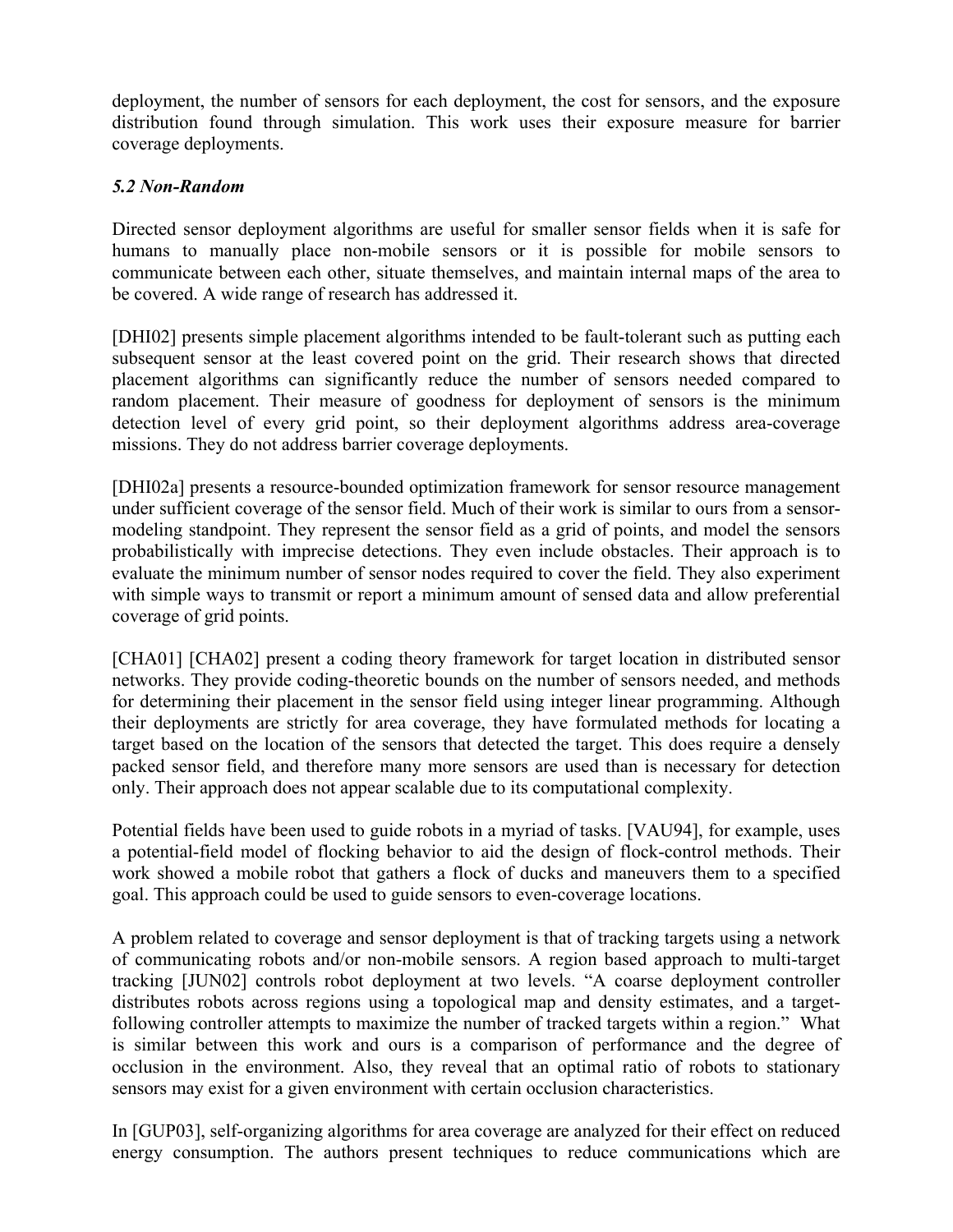different from our quality of coverage metric. Their work deals with selecting sensors that are already placed, whereas our problem deals with the optimal placement of sensors.

The Art Gallery Problem (AGP) studied by numerous researchers considers the placement of cameras in an art gallery such that every key point in the room is visible via at least one camera [BER00] [MAR96]. Some versions find the minimum number of cameras necessary. This problem is similar to complete area coverage with line-of-sight sensors, except that not all sensors are in the visual spectrum. The rooms are usually considered short enough that the cameras' visual quality does not degrade with distance, unlike our probabilistic sensors that have ranges. The art gallery problem has been shown solvable in 2D, but not necessarily in 3D.

Immunology-derived methods for distributed robotics are shown to be a robust control and coordination method in [SIN01]. [MEG00] addresses the problem of finding paths of lowest and highest coverage, which is similar to our metric for barrier coverage deployments. This work uses Voronoi (nearest-point) diagrams to demonstrate a provably optimal polynomial-time algorithm for coverage. Other than the use of Voronoi to break the environment into discrete segments, their approach for measuring coverage is similar to that used for barrier coverage in this work. They only do random deployments, and do not take into account the effects of obstacles, environmental conditions, and noise.

[HSI03] focuses on area coverage. The objective is to fill a region with robots modeled as primitive finite automata, having only local communication and sensors. This work is similar to the other dispersal papers, but reduces jitter and infinite loops. Their robots follow the leader out of a door and fill an area.

The related paper [HES99] proposes a greedy policy to control a swarm of autonomous agents in the pursuit of one or several evaders. Their algorithm is greedy in that the pursuers are directed to locations that maximize the probability of finding an evader at that particular time instant. Under their assumptions, their algorithm guarantees that an evader is found in finite time. The sensor robots combine exploration (or map-learning) and pursuit in a single problem. While this work does improve upon previous research where deterministic pursuit-evasion games on finite graphs have been studied, it is limited to problems where the evader's motion is random and the evader is assumed to exist [HES99]. If an evader enters the sensor field after the pursuit algorithm has begun, it may still evade the pursuers. Continuously running the pursuit algorithm would result in continuous movement of the sensor vehicles which are power-limited. This type of approach is somewhat useful for barrier coverage and sweep coverage, but not very useful for area coverage. There have been similar approaches to this type of pursuit and evasion problem, such as [LAV97] and [PAR98], but none of them are particularly applicable to our work.

## *5.3 Autonomous*

Autonomous deployment algorithms are useful when communications are limited, the number of sensor vehicles is large, and/or the sensor vehicles do not maintain an internal representation of the area to be covered.

[HOW01] [HOW02] [HOW02a] [HOW02b] describe a number of useful deployment algorithms for robot teams and sensor networks. This work is significant because it has been applied to real robots and appears to be the only published work that demonstrates autonomous sensor deployment. Most of their work centers on incrementally deploying mobile robots into unknown environments, with each robot making use of information gathered by the previous robots. These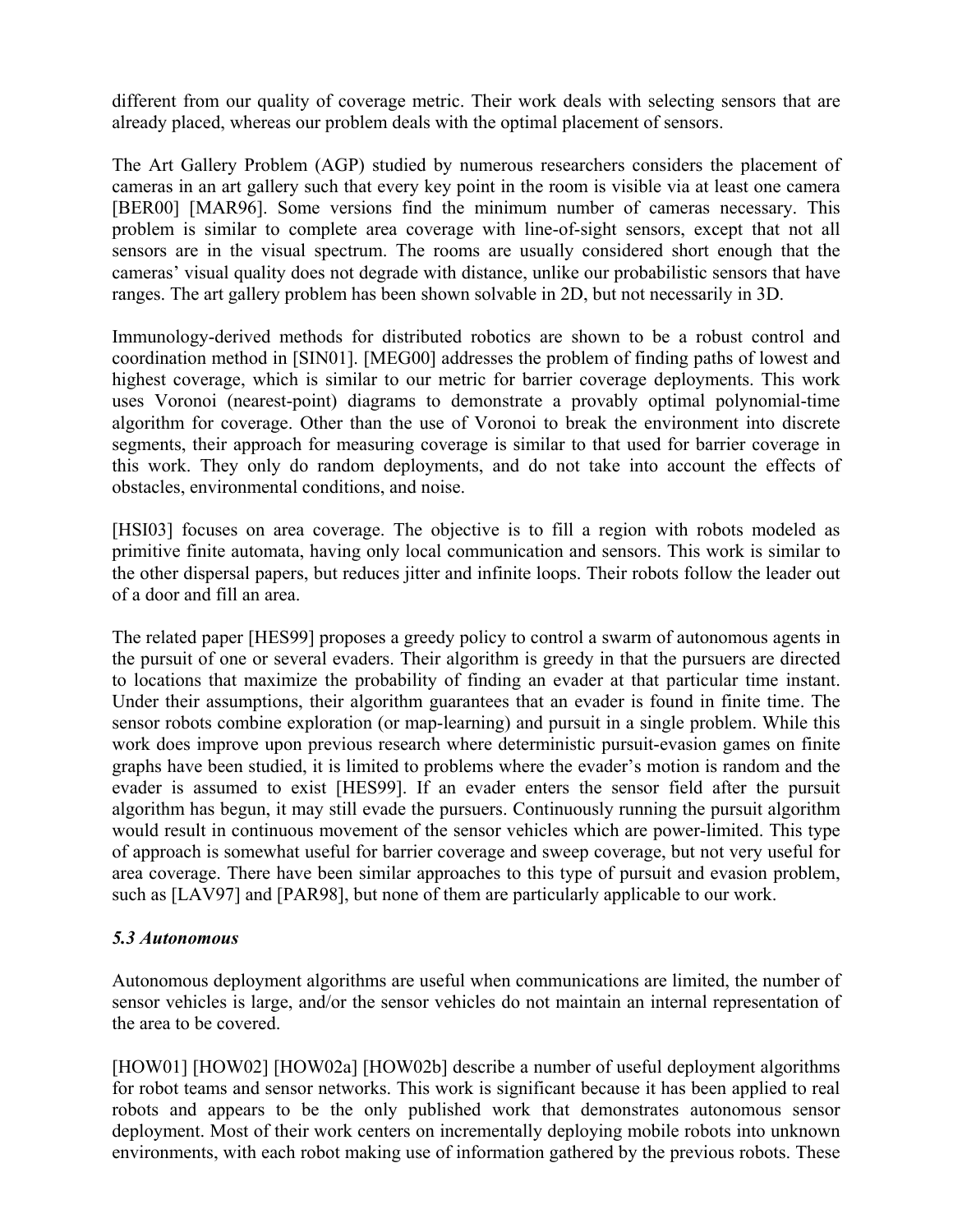deployment schemes are global, limited to the area coverage problem, not very scaleable, detection is assumed to be perfect, and the robots are limited to line-of-sight contact with each other. In [HOW02], however, Howard and colleagues presented a distributed and scalable solution to area coverage using potential fields. This approach was the first of its kind and was repeated as part of this work.

A "virtual force" algorithm is proposed for sensor deployment in [ZOU03]. Sensors are deployed randomly, and then virtual forces direct the sensors to more optimum locations. For a given number of sensors, this attempts to maximize area coverage by using repulsive and attractive forces between sensors. The effects of obstacles are not considered, nor are deployment strategies for barrier coverage. A similar local approach to multi-robot coverage is presented in [BAT02], where the assumption is the absence of any *a priori* global information like an internal map or a Global Positioning System (GPS). This work demonstrated local mutually dispersive behaviors between sensor vehicles and resulted in area coverage within 5-7% of the theoretical optimal solution. Obstacles were included in the environment, but barrier coverage was not.

Our application has several modes of deployment. For random deployment, it finds random points away from obstacles and other sensors. For best-first sensor placement, sensors are deployed one at a time; each sensor is put at the point such that the area around it is the least covered compared to all the other points. Best-path is similar to best-first except the only points considered are on the minimum-exposure path from the previous sensor placement.

For greedy sensor placement, each successive sensor is placed at the point evaluated to improve coverage the most at that time. To compute this, for each point on the grid, a temporary sensor is placed there, the coverage for the entire field is measured, and the temporary sensor is removed. The grid point that resulted in the best coverage becomes the next point to place a sensor. Greedy path is similar to greedy except the only points considered are on the minimum exposure path from the previous sensor placement.

For genetic-algorithm sensor placement, a population of random sensor deployments is generated. For example, if 10 sensors are being placed, 100 sets of 10 random deployments are generated. Until sensor-network performance appears to reach an optimum, the following genetic algorithm is used.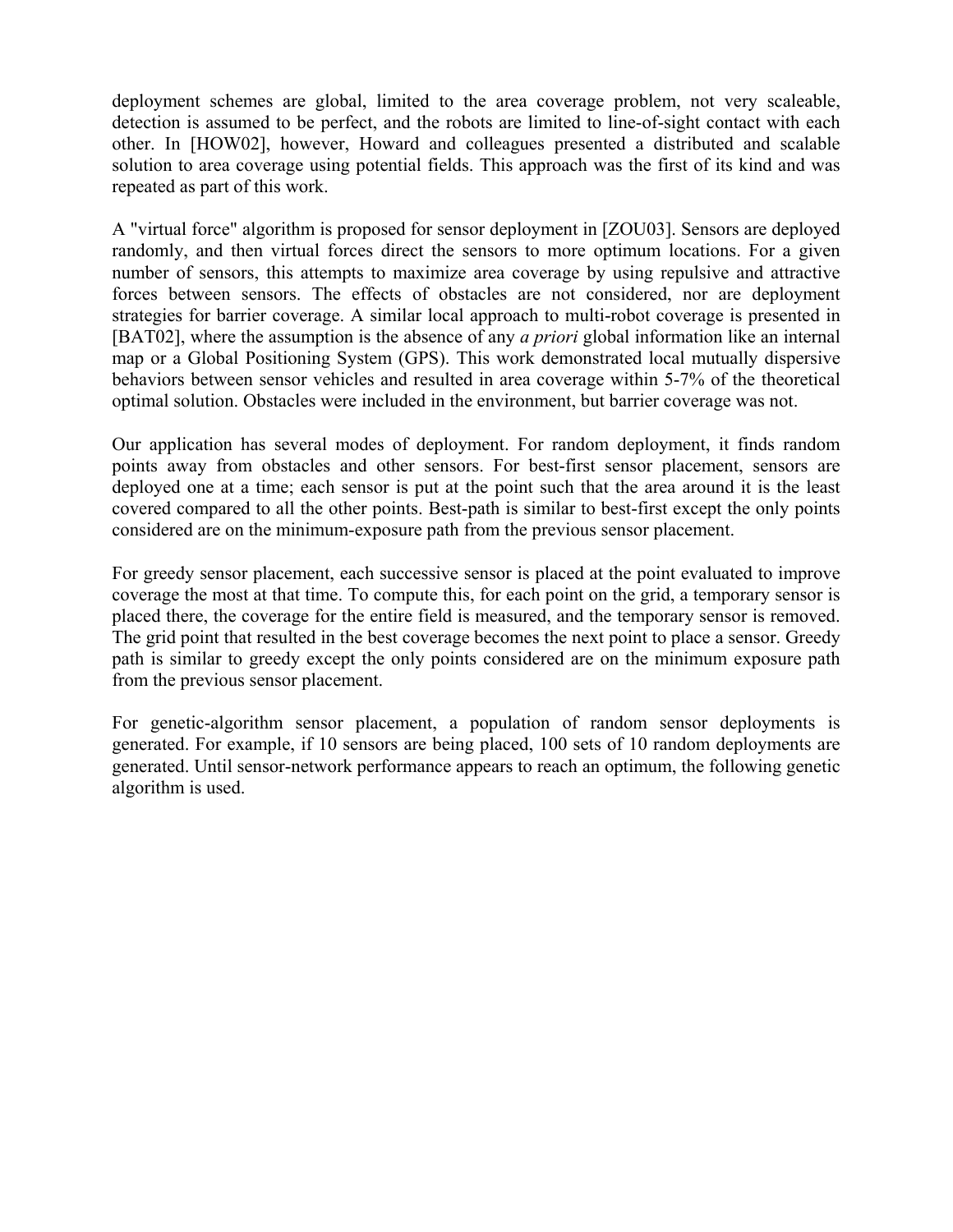```
sort the population by coverage measured 
create a new population { 
      keep 10 best from the previous generation 
      create 90 new sensor deployments as follows { 
             choose 2 sensor deployments, favoring high coverage 
             create 2 new sensor deployments { 
                   find a crossover point 
                   combine 2 chosen by crossing over 
                   randomly modify sensor positions 
                   optionally create new random deployment 
             } // repeat until 90 new deployments created 
      } 
      score each deployment in new generation 
      sort new population by coverage 
} // repeat until near optimal coverage is achieved
```
Simulated annealing simulates the cooling of molten metal until the crystal structure is created [MIC00]. Although simulated annealing cannot always find a globally optimal solution, it has shown success finding solutions to combinatorial-optimization problems with large search spaces [KIN91] since it is capable of escaping locally optimal solutions. When the algorithm starts, and the "temperature" is high, the search is close to random. As the temperature cools, it becomes less random, focusing in on a global optimum. Our implementation of simulated annealing is below.

```
Tmax = 10;
Tmin = .001; 
T = Tmax;currSensors = a random deployment of sensors 
bestCoverage = coverage(currSensors) 
while( !haltCondition ) { 
      currCoverage = coverage(currSensors) 
      termCount = 100; 
      while( !terminateCondition ) { 
             newSensors = a deployment similar to currSensors 
             newCoverage = coverage(newSensors) 
             if( currCoverage < newCoverage ) 
                    then currSensors = newSensors 
             else if \text{random}[0,1) < 1/(1+e^{(\text{newCoverage-currCoverage})/T}) then currSensors = newSensors
            if(\ttermCount--<-0)then terminateCondition = true 
             if( bestCoverage < currCoverage ) 
                   then bestCoverage = currCoverage 
 } 
       T *= 0.93 // other values could be used 
      if( (T<=Tmin) or (bestCoverage>=1.0) ) haltCondition = true 
}
```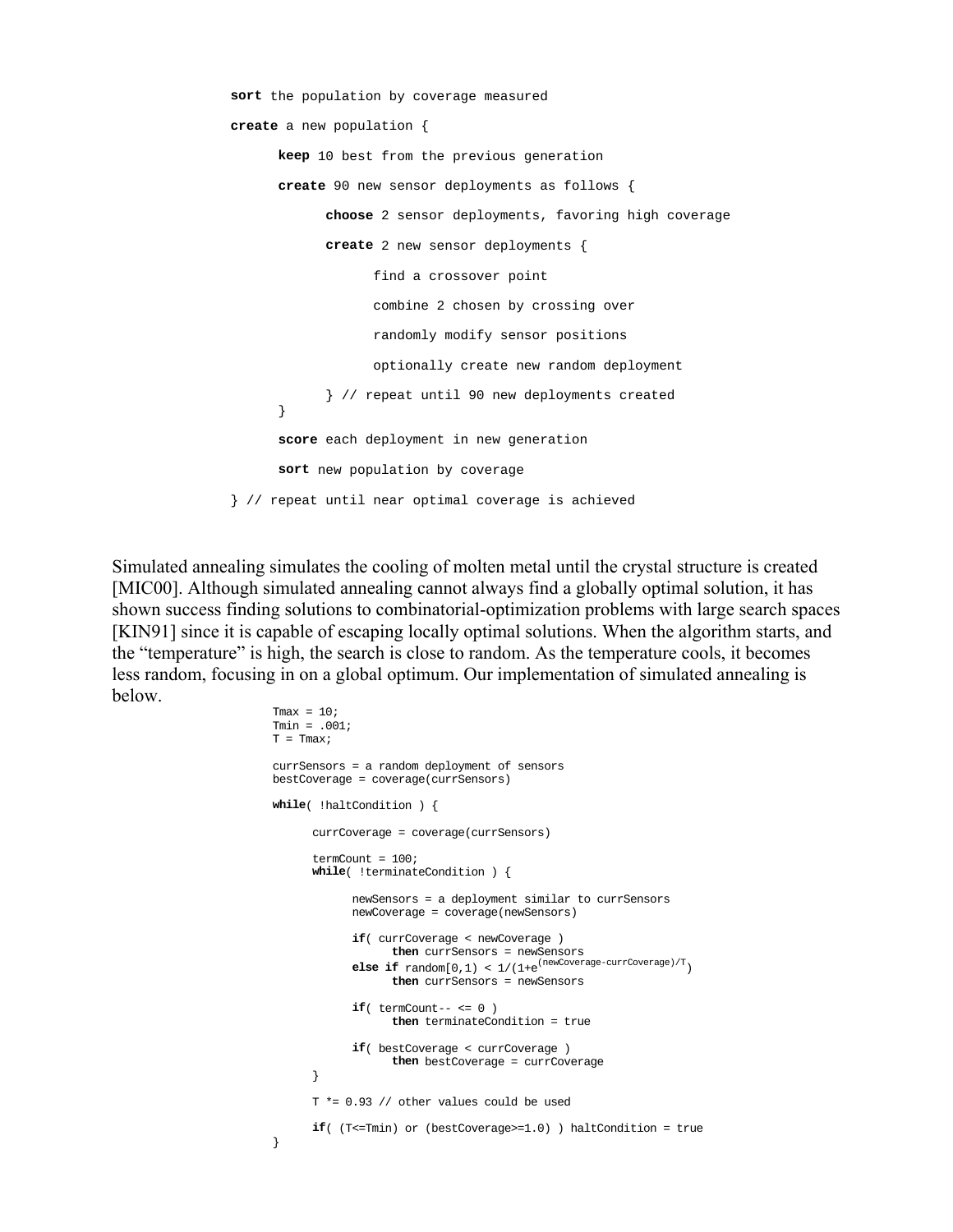### **6. Traversal Detection Model for Barrier Coverage**

A grid is created to cover the sensor field. A directed graph object called Digrid represents the points and equal length line segments. The grid is an abstraction used to measure barrier coverage. Higher-order graphs could be inserted into the application in the future. Each time the coverage metric is needed, the Digrid computes the probability for detecting an unauthorized traversal through the sensor field according to the following algorithm [CLO02].

**Generate** the grid points and line segments over the sensor field

**For each** line segment between adjacent grid points {

**Compute** value fusion  $D(u)$  for each endpoint,  $u_1 \& u_2$ 

**Assign** *line segment* a weight equal to  $log(1-D(u_1)) + log(1-D(u_2))$ 

}

**Add** a link from virtual *start* to each grid point on the west **Add** a link from virtual *end* to each grid point on the east

**Assign** a weight of 0 to all the line segments from the *start* and *end* points

**Compute** the least weight path *P* from *start* to *end* using Dijkstra's algorithm

**Let** *w* equal the total weight of *P*

**Return** P as the least exposure path with an exposure equal to  $10^{-w}$ 

Notice that in addition to finding the "least covered" path, this also returns the minimum probability of detecting a traversing target. This is the barrier coverage metric in this work.

#### **7. Autonomous Sensor Deployment**

Earlier we described some global algorithms for static sensor placement. For robotic vehicles to use these algorithms, they must know the environment and locations of other vehicles. One vehicle determines where the others will go and tells them. This process reoccurs to adjust to changing conditions and sensor failures. But when the number of sensors is large, readjustment becomes time-consuming and communication becomes excessive.

The goal of autonomous sensor deployment is to minimize communication and power and maximize scalability by having the sensor robots' motion be based on local knowledge. The idea is that by allowing each robot to make individual local decisions, good coverage becomes an emergent behavior of the group. This is similar to how ants perform simple individual behaviors that result in emergent complex behaviors for the colony. The difficulty of this approach is finding the right local behaviors that result in the emergent behavior of good coverage for target detection.

The approach in this work uses potentials and vector fields, common tools for robot motion problems. When the potential force method is used, the forces act upon the sensor vehicles to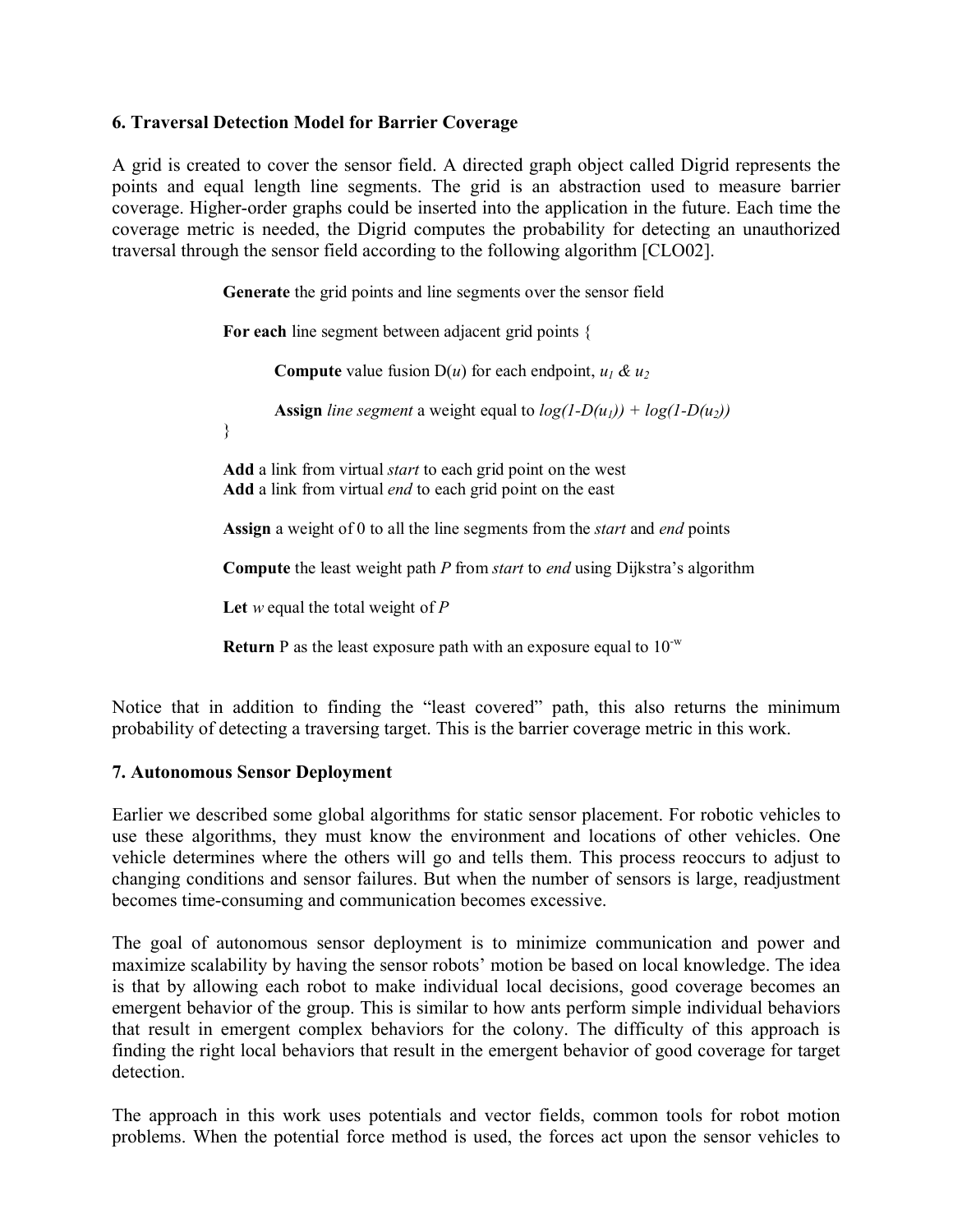guide their movement. [ULR00] identified the limitations of using the potential field method and presented the Vector Field approach as an improvement using real robotic vehicles to demonstrate its effectiveness. Vector fields also allow us to reduce the problem to one dimension. We use motion sensors to gather local data from the environment and determine motion from this vector. Consider the sensor vehicle in Figure 13. The circles spaced along the motion sensors represent the sampling points for "attraction" and "repulsion" forces. Along each direction, the sensor vehicle stores the sum of the forces in a vector. This vector is then used to make local decisions for motion.



Figure 3. Visualization of sensor vehicle for vector force deployment.

In Figure 3, the sensor vehicle has 8 directions to consider, although we usually use 24. The vehicle agent chooses one of these directions as the desired direction to turn towards. Along each direction, it has evenly spaced sensor points (circles in Figure 13). Each of these sensor points is affected by forces that include repulsive and/or attractive forces from objects, other sensors, local coverage values, sensor field coverage values, etc. A cumulative force vector represents the weighted sum of the forces on each mobile sensor. The forces on sensor points further away from the vehicle are weighted less than those closer to the vehicle.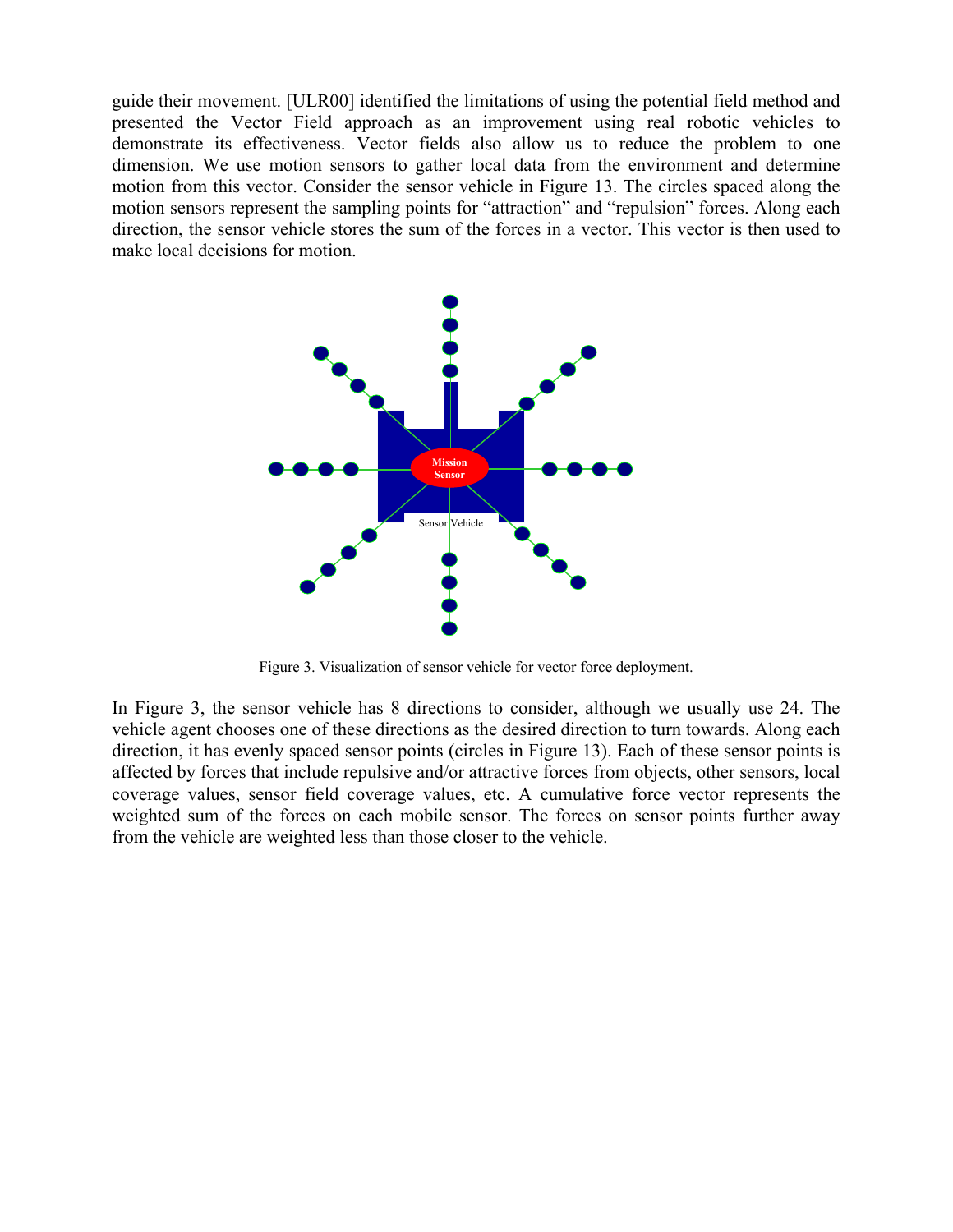

Figure 4. Force panel.

Figure 4 shows the force control panel provided by the application that allows the user to adjust attractive and repulsive force strengths. In practice, these values would be determined in advance but for simulation purposes, it is convenient to be able to modify force parameters to view their effect on the model. In the figure, SensorForce controls the force applied directly from the direction of the entity causing the force. SensorForceX and SensorForceZ allow the user to control the force applied from an entity in the x and z directions, respectively. This is useful because our research shows that if both of these forces are positive, good area coverage results. However, if SensorForceX is negative and SensorForceZ is positive good barrier coverage results. The effective value of each force is added to the direction vector according to this equation:  $\overline{(\text{Distance})}^k$ *Force EffectiveForce* , where *Force* is the force of the entity the force is caused

by, *Distance* is the distance from the entity to the sensor point, and *k* is a coefficient that controls how quickly the effect of the force decays with distance. A positive force is repulsive, causing the vehicle to move away.

One way to travel is to select the direction with the least amount of cumulative forces acting upon it and head that way. The vehicle would move this direction to move away from objects and other sensors. The problem with this is that it causes the vehicles to oscillate between directions too much. One improvement is to chose a threshold and only consider directions with force values below the threshold [ULR00]. Instead of picking the lowest valued direction, pick the direction that is closest to the sensor's current direction. Another approach is to add the directions to the left of the sensor's current direction, add the directions to the right of the sensor's current direction, and turn towards the left or the right depending on which sum is lower. There are many ways to combine the various approaches.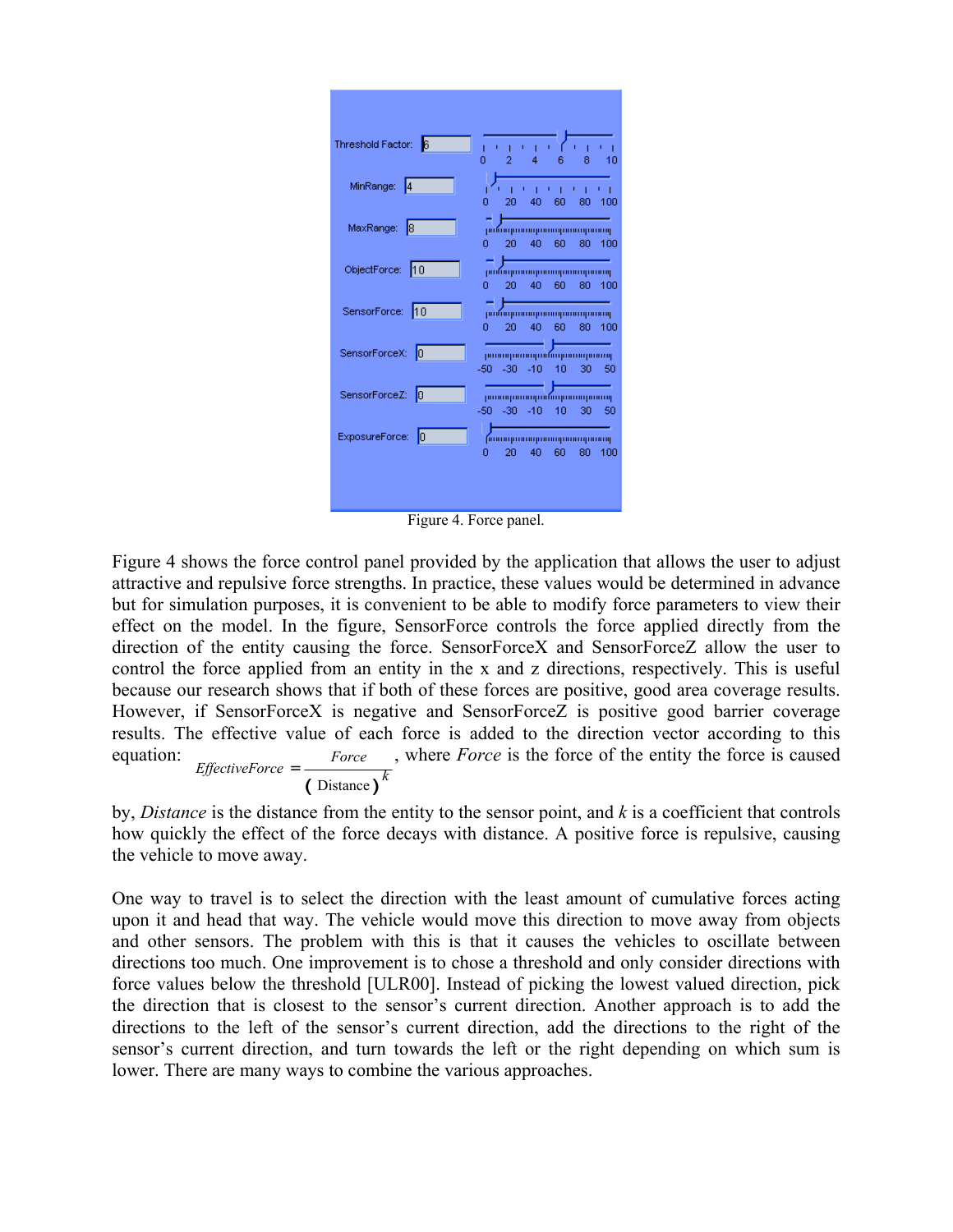

Figure 5. Autonomous deployment for area coverage without obstacles.



Figure 6. Autonomous deployment for area coverage with obstacles.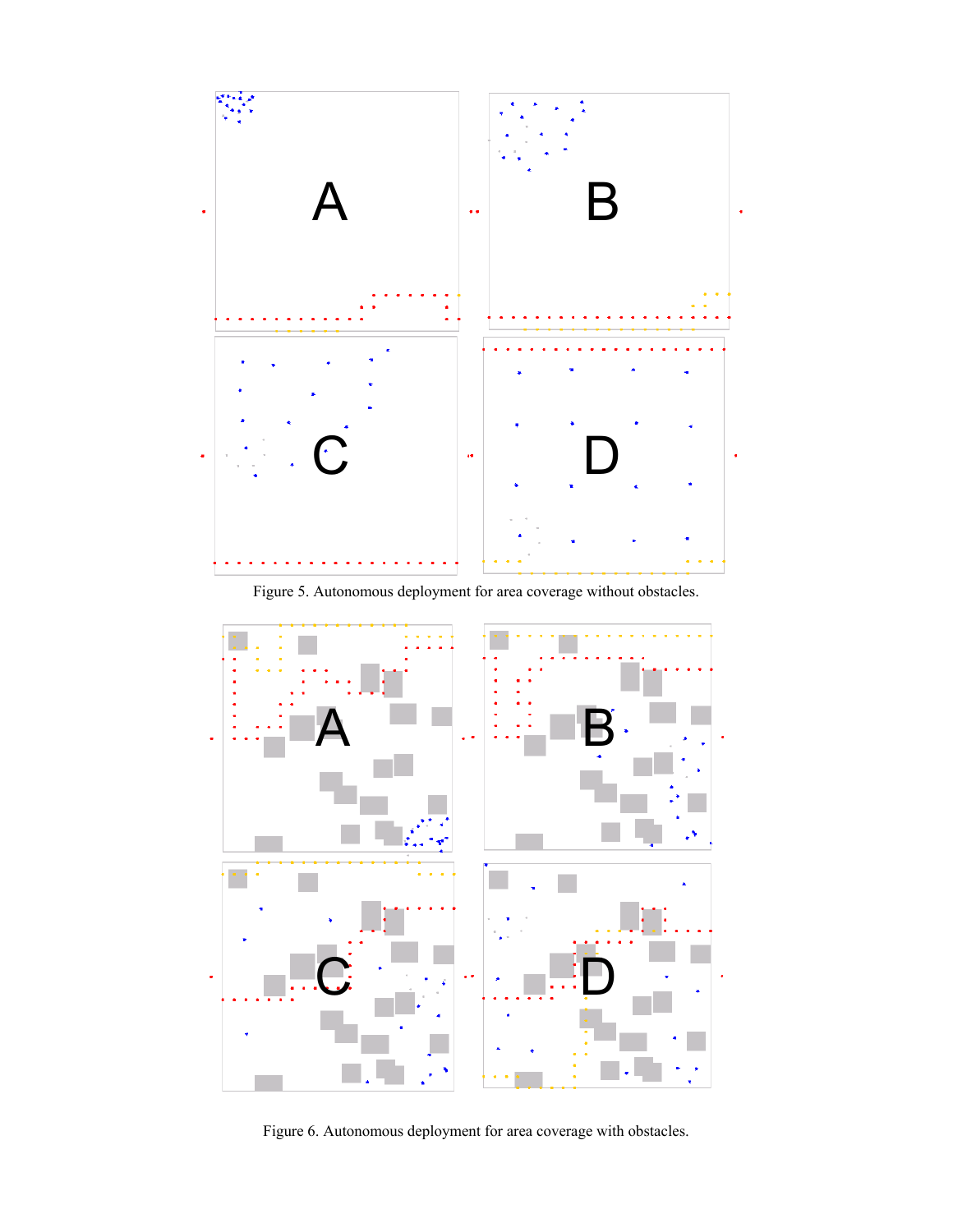Figures 5 and 6 show the progression as sensors deploy from an initial starting position. The first shows a deployment without obstacles present. The second shows deployment with obstacles. These autonomous deployments were conducted with equal forces being applied in each direction, resulting in good area coverage but poor barrier coverage.



Figure 7. Autonomous deployment for barrier coverage with obstacles.

The deployment sequence in Figure 6 resulted from obstacles and other sensors causing repulsive forces in all directions. When the polarity of the force in the x direction is inverted, the Figure 7 deployment resulted. In this case, sensors repel each other in the y direction, but attract each other in the x direction, resulting in good spacing along a line running north and south. This has the effect of forming a gauntlet that provides good barrier coverage. Again, the red circles show the least covered path along the overlying grid.

# **8. Results**

The simulation can be run as a Java application or a Java applet. Once started, the objects and the internal component structures are created. Based on the parameters specified in an XML initialization file, a default scenario starts. Scenarios run to completion or until the user interrupts with input. Several scenarios can be started by clicking on an appropriate button, and others can be loaded from XML scenario files. In most cases, starting a scenario also causes parameters to be loaded from XML files as well. When a scenario provides active 2D or 3D output, the user has several options for modifying the view, such as zooming in/out and choosing which objects in the environment are visible. The program consists of over 50 Java classes and several XML data files. The source files occupy approximately 700kB and consist of over 30,000 lines of code.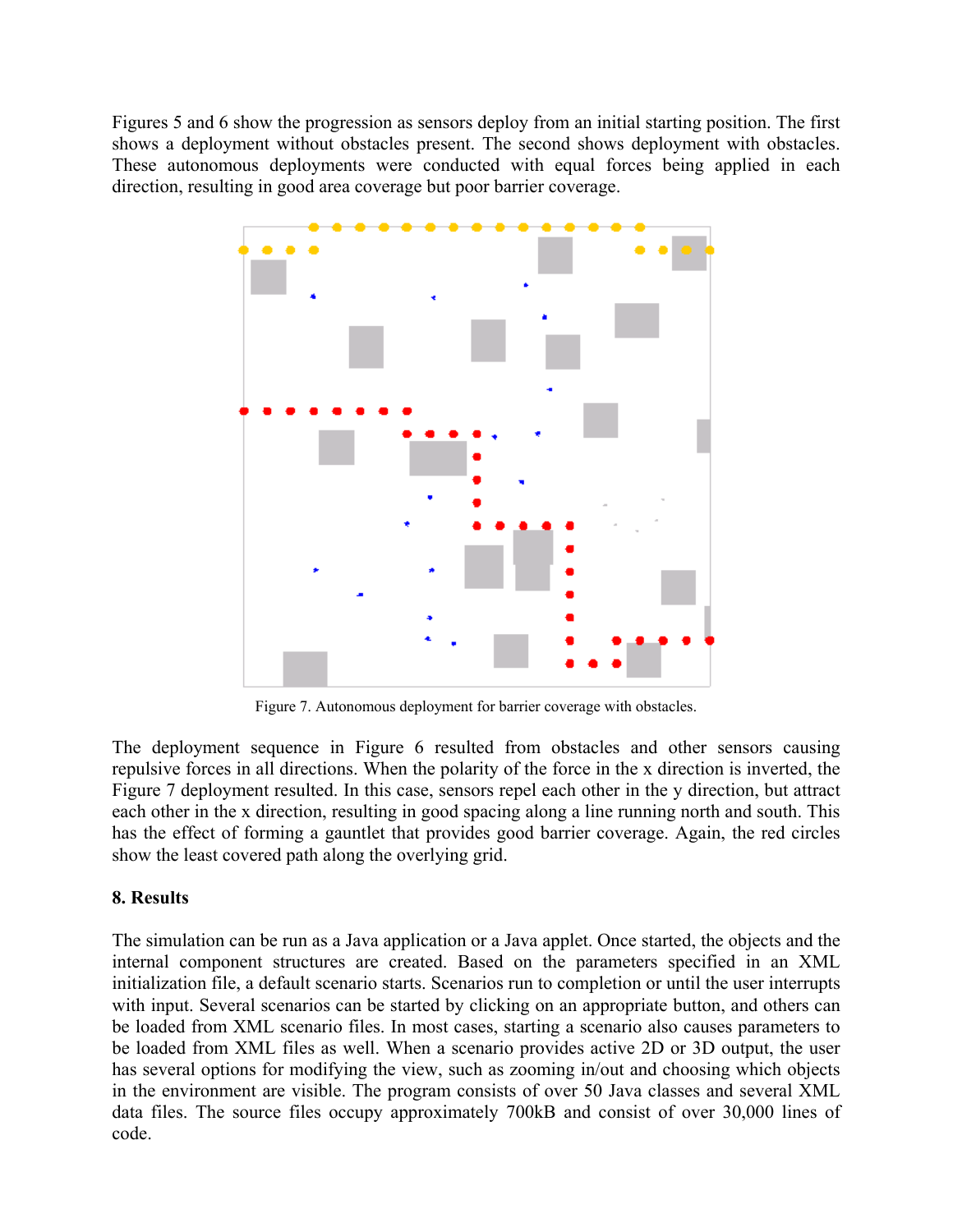#### *8.1 Experiments*

#### *8.1.1 Random Deployment for Traversal Detection*

For random deployment, we generate random locations in the terrain and assign the sensors there.



Figure 8. Probability Density Function of Coverage for a Set Number of Sensors

We estimated the probability of traversal detection as a function of the number of sensors by repeated experiments. Each time the barrier coverage probability was calculated and saved. The saved probabilities are used to compute a probability density function. Figure 8 shows some results for 2, 10, 15, and 20 sensors for occluded and unoccluded measurements. Occluded measurements take the effects of obstacles into account, while unoccluded measurements do not.

Probability density function for the distribution of traversal detection coverage measured for deployments of 2, 10, 15, and 20 sensors.

For 2 sensors, the highest density is near zero for unoccluded sensor detections and even lower for occluded. For 10, 15, and 20 sensors, the peak coverages get progressively higher, as expected. This also shows that 20 sensors provide ample coverage for traversal detection.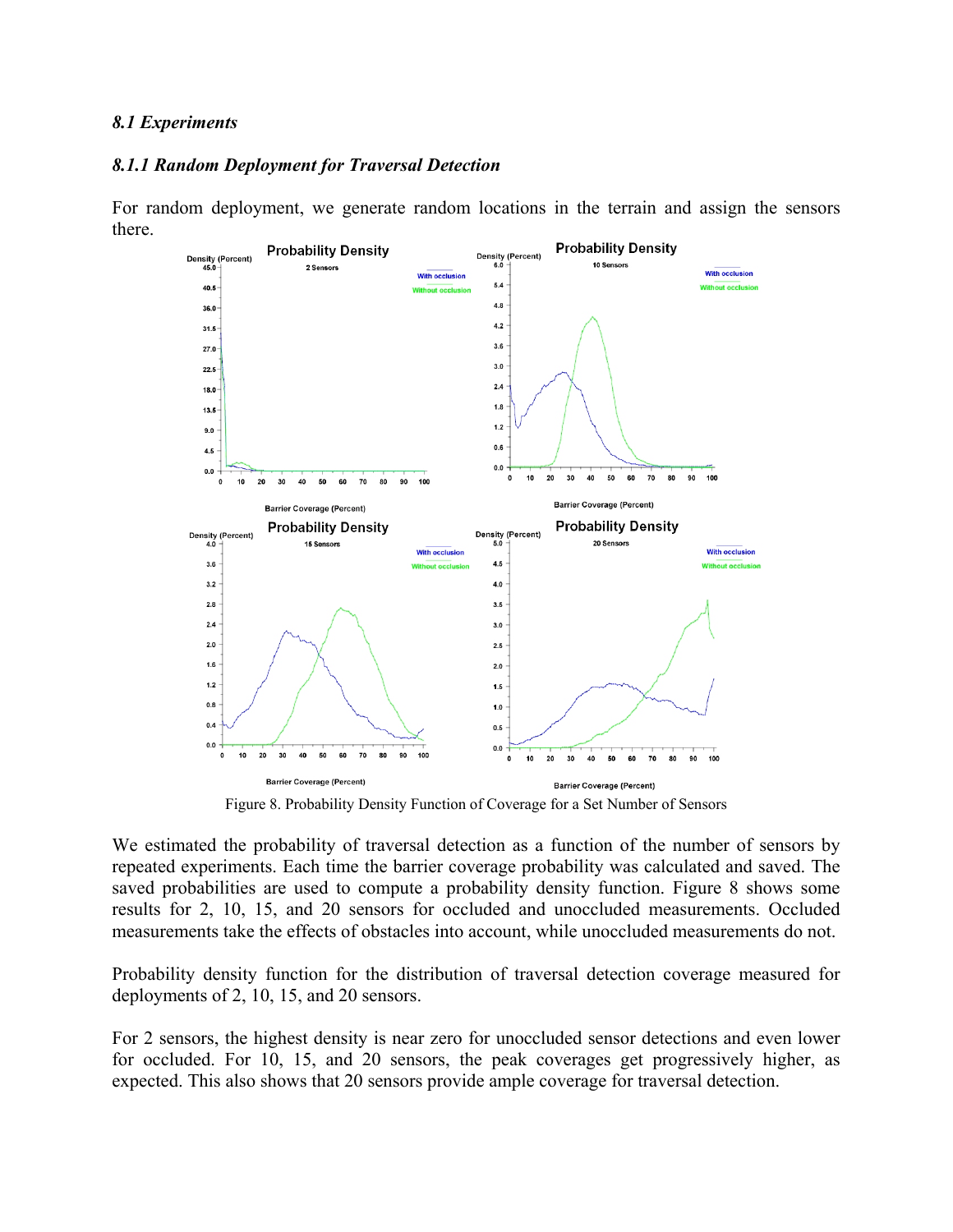

**Coverage with Occlusion (Percent)** 

Figure 9. Probability density function for 19 sensors.

Now consider Figure 9, which shows the coverage for deployments of 19 sensors. Notice how the density fluctuates around 1.2 percent density between 30 and 100 percent coverage, varying no more than 1.0 percent. Later we show the number of sensors causing an even spread of density values to be the number of sensors that result in minimum cost when deploying in steps.

#### *8.1.2 Confidence Level for Variable Number of Sensors*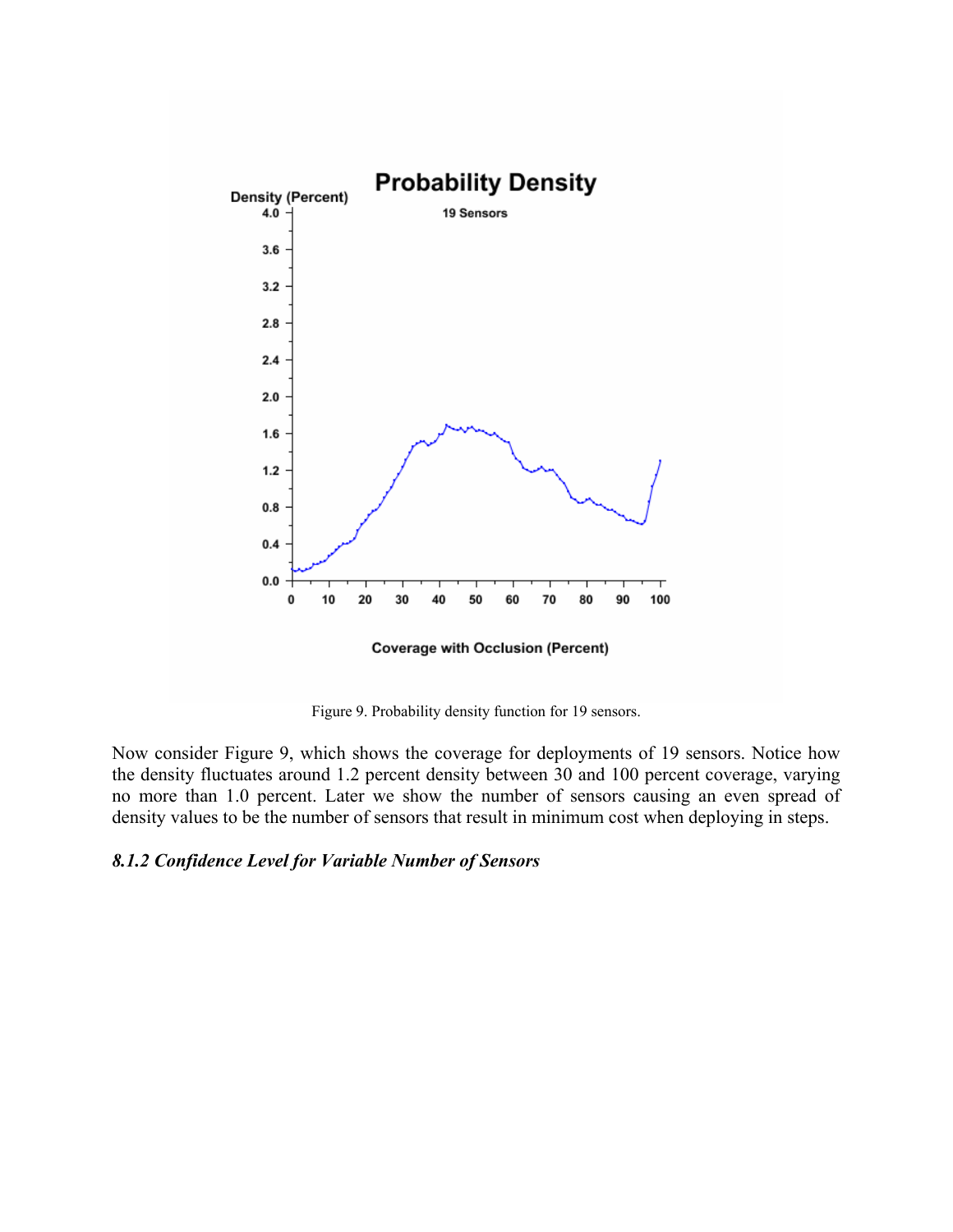

Figure 10. Probability that coverage is above 80% for varying number of sensors.

Obtaining the probability of reaching a specified level of coverage, or the confidence level, is accomplished by randomly deploying sensors repeatedly and computing the percent of time the deployment achieves the specified level. Figure 10 shows a graph of the confidence level reaching 80% coverage for 0 to 60 sensors. The confidence level increases with the number of sensors deployed.

#### *8.1.3 Cost to Achieve Coverage*

When deploying sensors randomly, such as when dropping from aircraft or launching from artillery, the question is how many to deploy. A simulation can deploy a set of sensors and measure the coverage. If the desired level of coverage is not reached, deploy another set until the desired level of coverage is reached. Obviously, if there are more sensors available than is necessary to completely cover the sensor field, deploying all sensors at once would be wasteful. If there are 1,000 sensors and only 100 are required, then less than 1,000 should be deployed. We could deploy sensors one at a time, which would minimize the number of sensors deployed at each step; however, if each deployment includes a fixed cost, this would be expensive.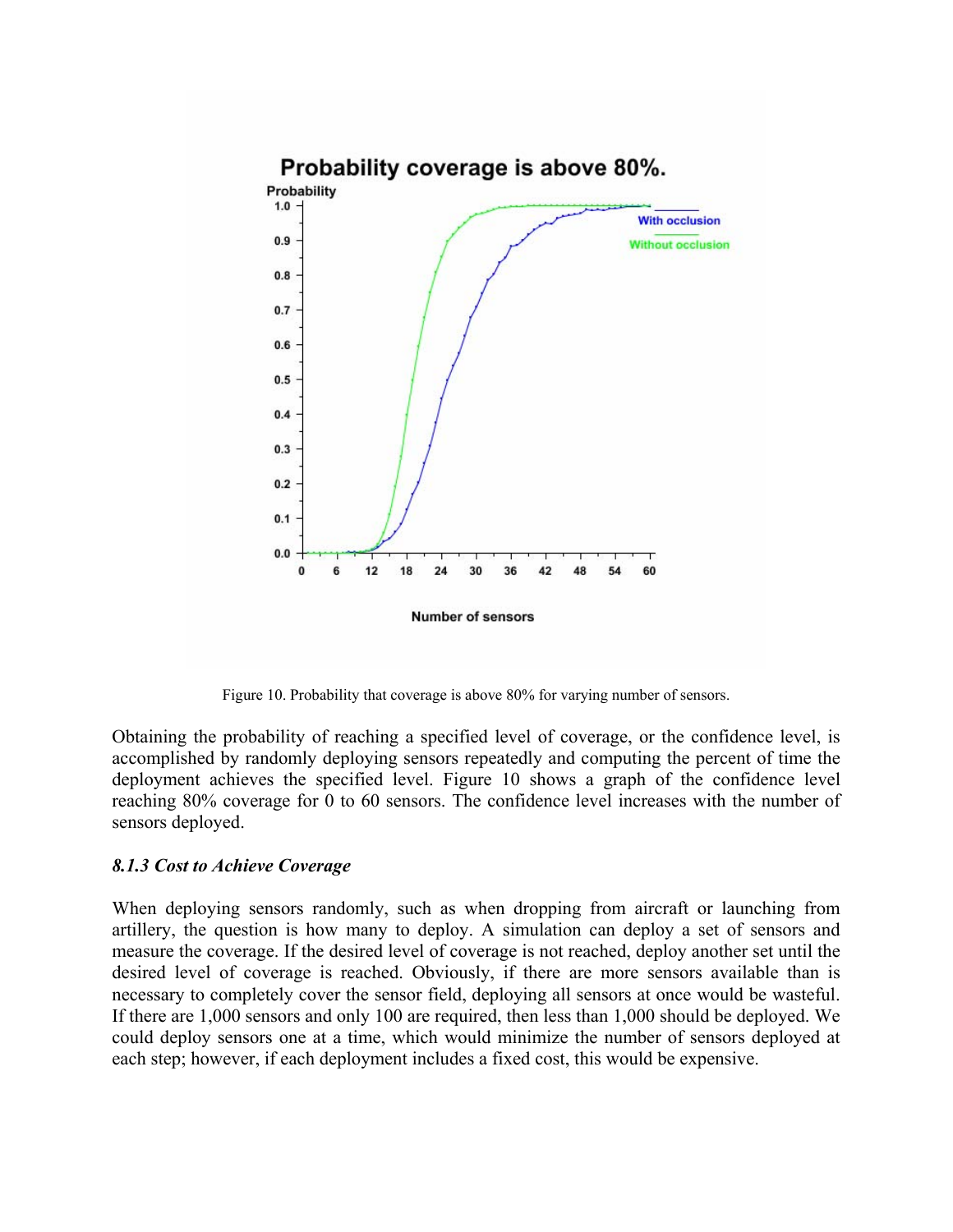

Figure 11. Cost of achieving 80% coverage as a function of the number of sensors with  $Cd = 0$  and  $Cs = 1$ .



Figure 12. Cost of achieving 80% coverage as a function of the number of sensors with  $Cd = 5$  and  $Cs = 1$ .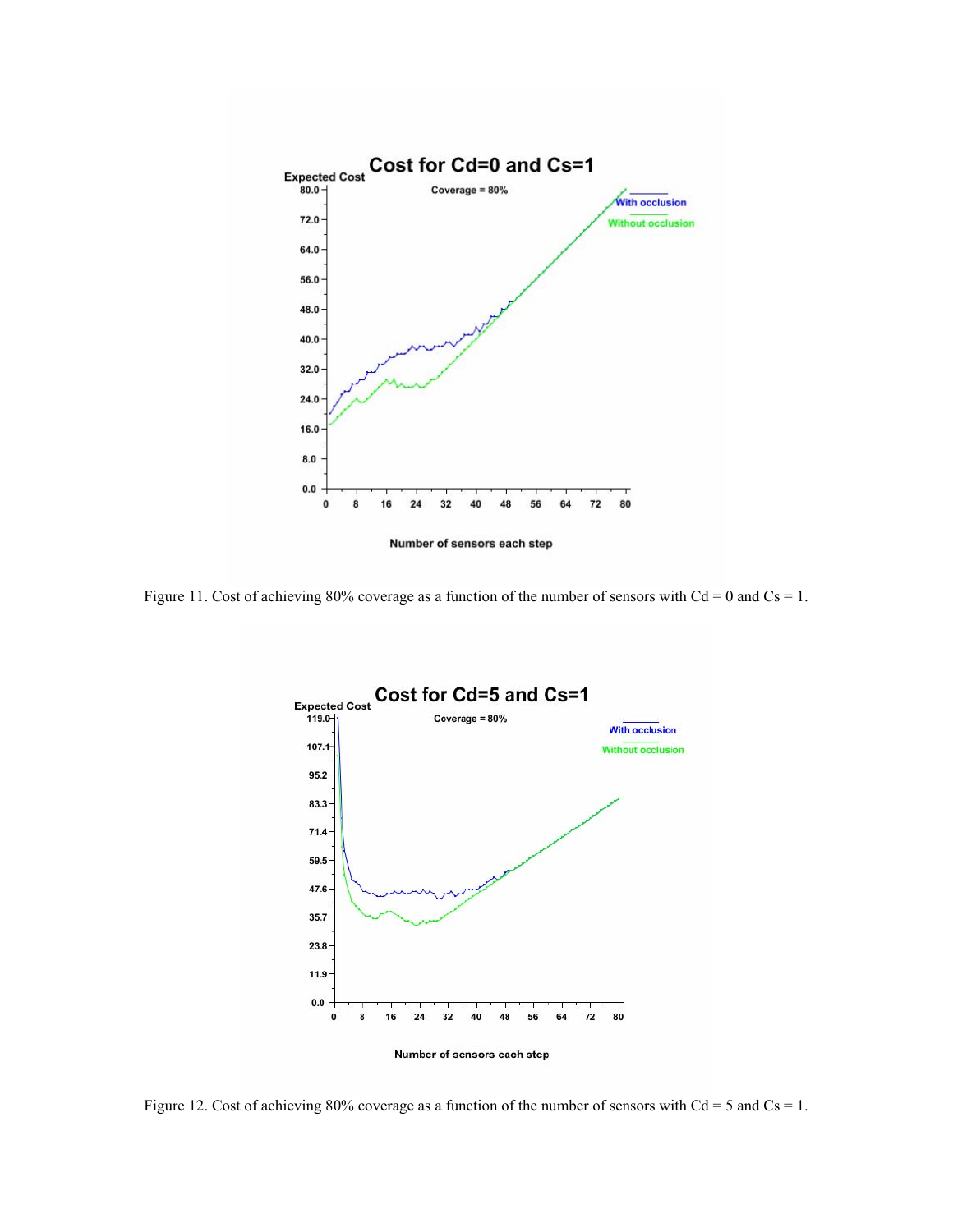

Figure 13. Cost of achieving 80% coverage as a function of the number of sensors with  $Cd = 10$  and  $Cs = 1$ .



Figure 14. Cost of achieving 80% coverage as a function of the number of sensors with  $Cd = 100$  and  $Cs = 1$ .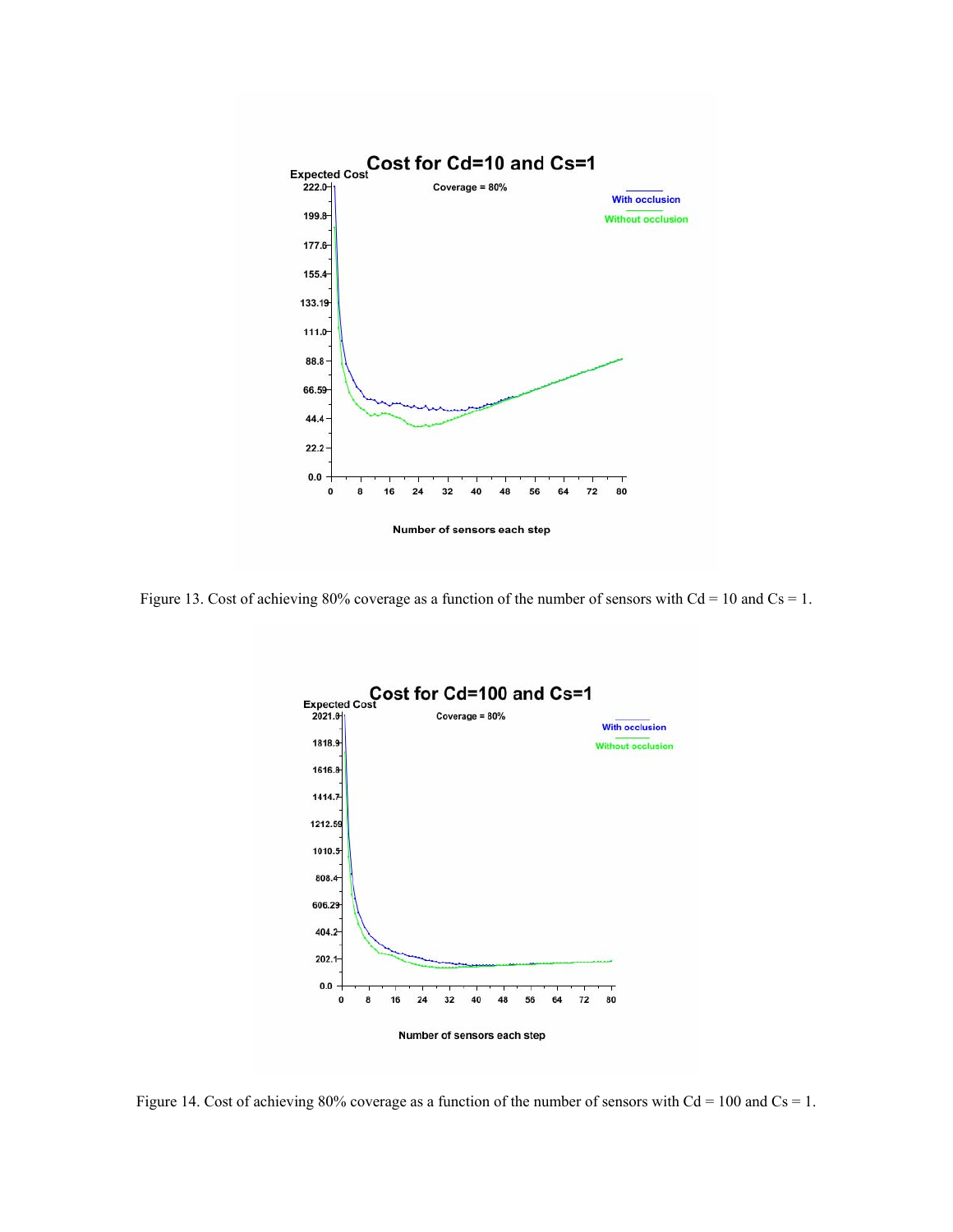To find the optimum number of sensors to deploy at a time we first assign a cost to deploy a set of sensors (Cd) and a cost to each sensor (Cs). Figures 11 through 14 are graphs of how much it costs to deploy a set of sensors at a time to achieve the specified coverage.

The first figure shows that if deployment is free then it is most cost-effective to deploy one sensor at a time until achieving the desired coverage. The last shows that if deploying costs 100 times as much as each sensor then it is better to deploy many sensors each step. The other figures show that deploying approximately 23 sensors each step minimizes cost. Cost is achieved at nearly the same number of sensors for occluded and unoccluded sensor measurements so finding the minimum for one should be sufficient in practice.

Note that the local minimums of 23 for cost correspond to Figure 9, where coverage fluctuates between 30 and 100 percent with 19 sensors. [CLO02] developed an analytical explanation for the correspondence between the local minimum and the number of sensors with a flat probability density. They used the following equation to describe the expected cost

$$
E\left\{C\right\} = \left(C_{d} + n \cdot C_{s}\right) \left[ \sum_{i=1}^{S} i \cdot \left(\prod_{j=1}^{i} F_{j,n}(\nu)\right) (1 - F_{i,n}(\nu)) \right]
$$

where n is the number of sensors deployed each step for a total of *S* steps, and 1- $F_n(v)$  is the confidence of obtaining coverage of amount *v* with n sensors. As described in [CLO02], when the probability density varies widely the weight associated with the first term of the sum increases rapidly while the weights associated with the higher number of sensors decrease. The cost increases again after this local minimum as the increase in *n* compensates for the decrease in weights.

#### *8.1.4 Deployment Algorithm Performance Comparison*



Figure 15. Deployment algorithm comparison, not occluded.

Figure 15 compares barrier coverage for each of the placement algorithms in a  $400m<sup>2</sup>$  sensor field. Occluded means that objects in the environment block the energy from target to sensor. Measurements were obtained for area coverage and barrier coverage, occluded and not occluded, for each of the deployment algorithms described in the previous chapter.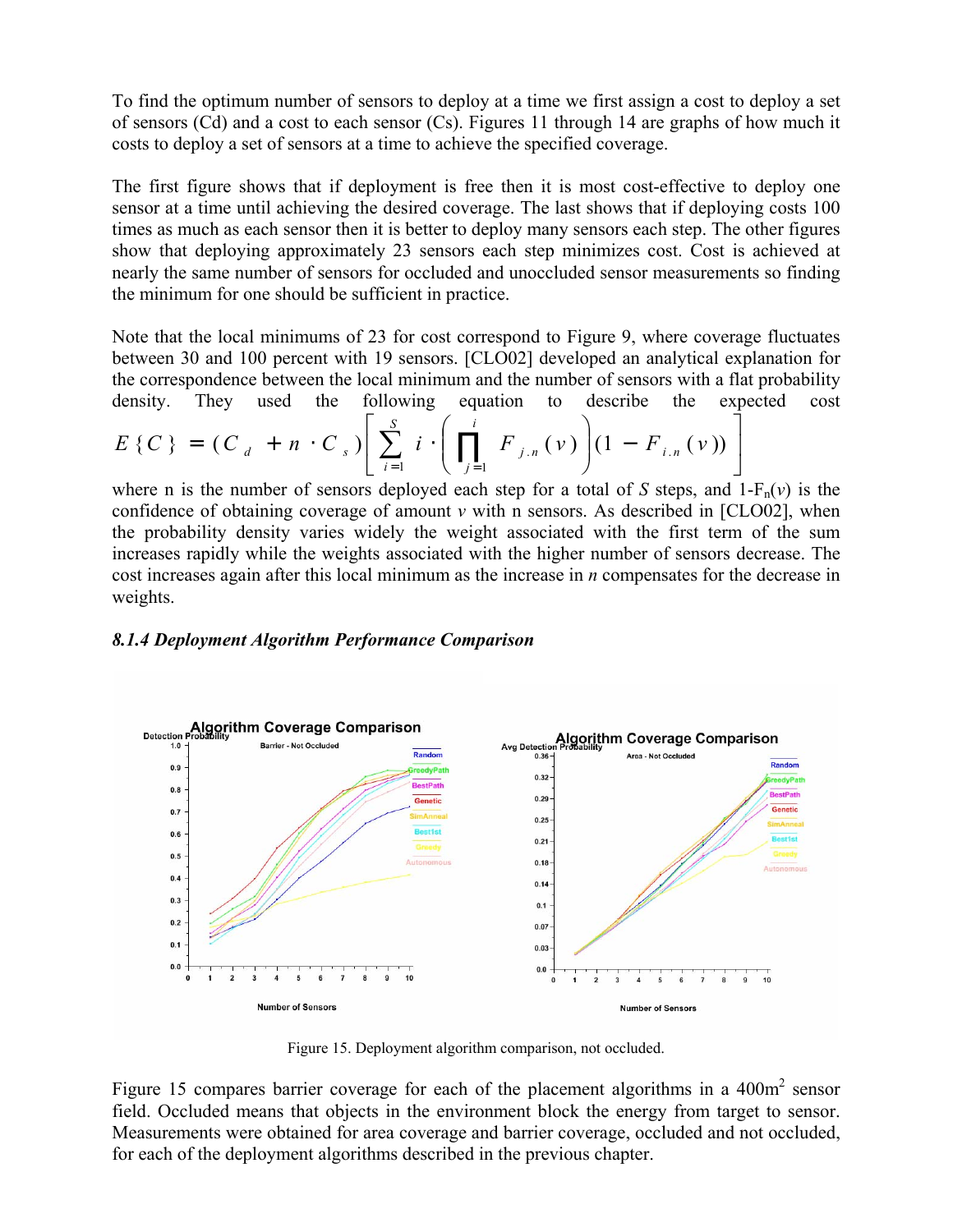The graphs in Figure 15 show the coverage differences between algorithms when obstacles present barriers to traversal but not to sensing. Our analysis shows that the Greedy algorithm is the worst coverage algorithm; however, our GreedyPath algorithm performed well. Note Random placement performed fairly well, which is significant because it will usually be cheap to deploy randomly.

Autonomous deployment performed well for unoccluded (Figure 15) and occluded (Figure 16) measurements. The sensor vehicles were able to deploy using only local information and no central planning. For scenarios where many sensors have no internal map of the environment, limited communication capabilities, and limited power, this will be essential.



Figure 16. Deployment algorithm comparison, occluded.

When the effect of obstacles is taken into account, the graphs in Figure 16 show the choice of algorithm can have a significant effect on coverage. Greedy again performs the worst. The Genetic and Simulated Annealing algorithms perform the best by far, achieving 100% barrier coverage with far fewer sensors than the other algorithms. Figure 17 gives a time comparison of the algorithms. GreedyPath performed quite well considering it is also one of the fastest of the algorithms. Random did not perform as well, but did perform adequately considering it is the fastest. Best1st and Greedy are the slowest. Genetic and Simulated Annealing are the slowest with few sensors, but with more sensors find optimal solutions quickly.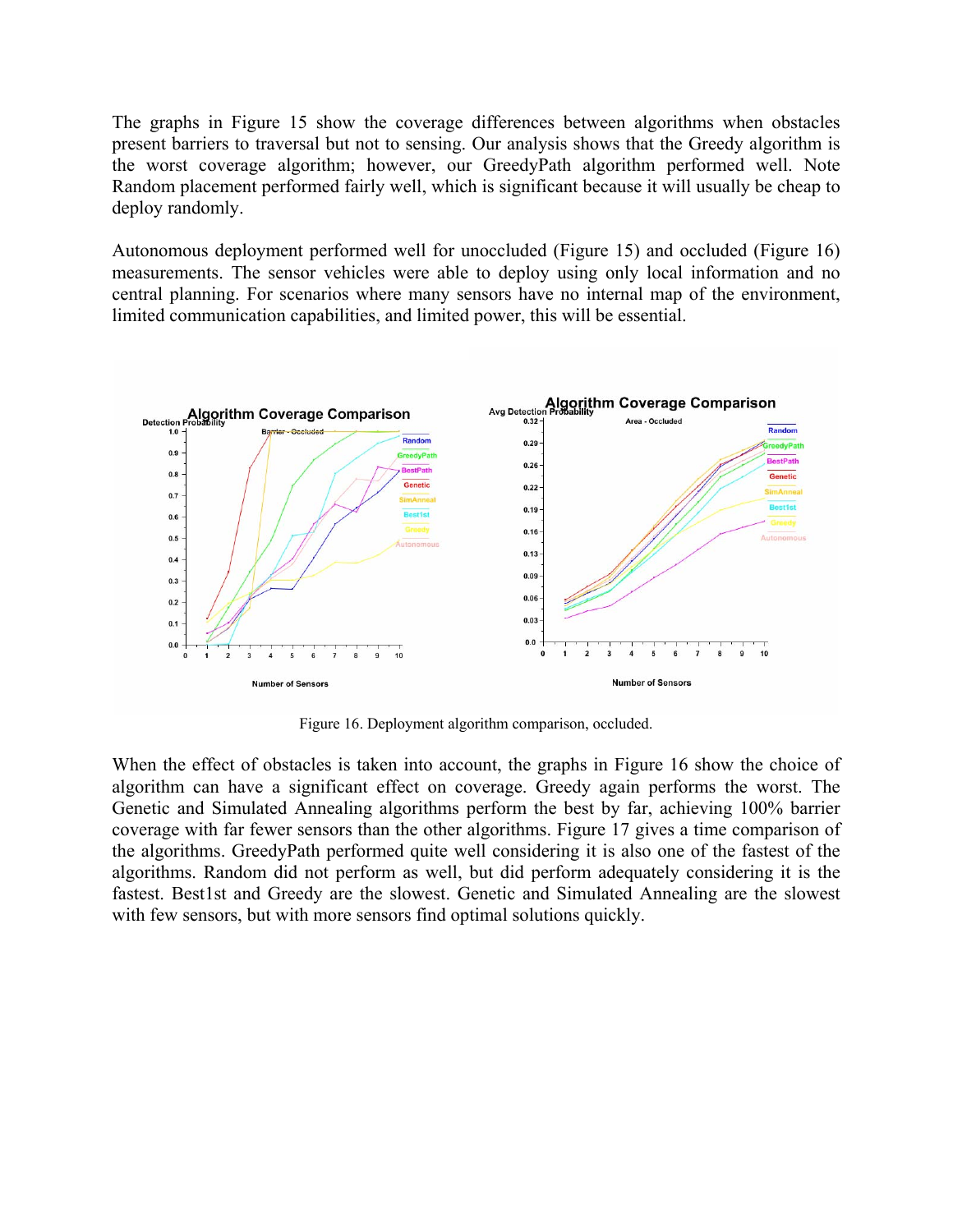

Figure 17. Deployment algorithm time comparison.

#### *8.2 Future Work*

This work developed a simulation environment to enable varied testing of coverage and deployment issues in a wide variety of sensor networks. Many types of sensors exist and with different characteristics (mobility, power, sensing ability, etc.). The energy measured by the sensors varies. Sensors exist that detect sound, light, movement, vibration, radiation, chemical substances, and so on. The environment may have varying occlusion characteristics as well as areas where the desire to detect a target is higher. Different coverage measurement schemes, different data fusion schemes, and different deployment algorithms will need to be tested. The number of possible combinations that are testable with the program implemented for this work is large.

As for future work, the directed grid used to measure barrier coverage can have different levels of granularity. With higher granularity, there are more grid squares and the coverage metric should be more accurate. Future work should examine the effect of granularity on accuracy and time. [MEG00] describes the use of Voronoi diagrams for computing coverage similar to our use of directed grids. Future work could evaluate the effective of granularity and compare and contrast Voronoi diagrams with directed grids.

In [PRO00] the authors present a vigilance model which allows birds to control the area a flock occupies as well as their vigilance rate. An optimal strategy is found for the birds under a variety of conditions. Performing the two contradictory tasks presented, feeding and avoiding becoming food, is analogous to two sensor tasks, sensing phenomena and conserving energy. Future work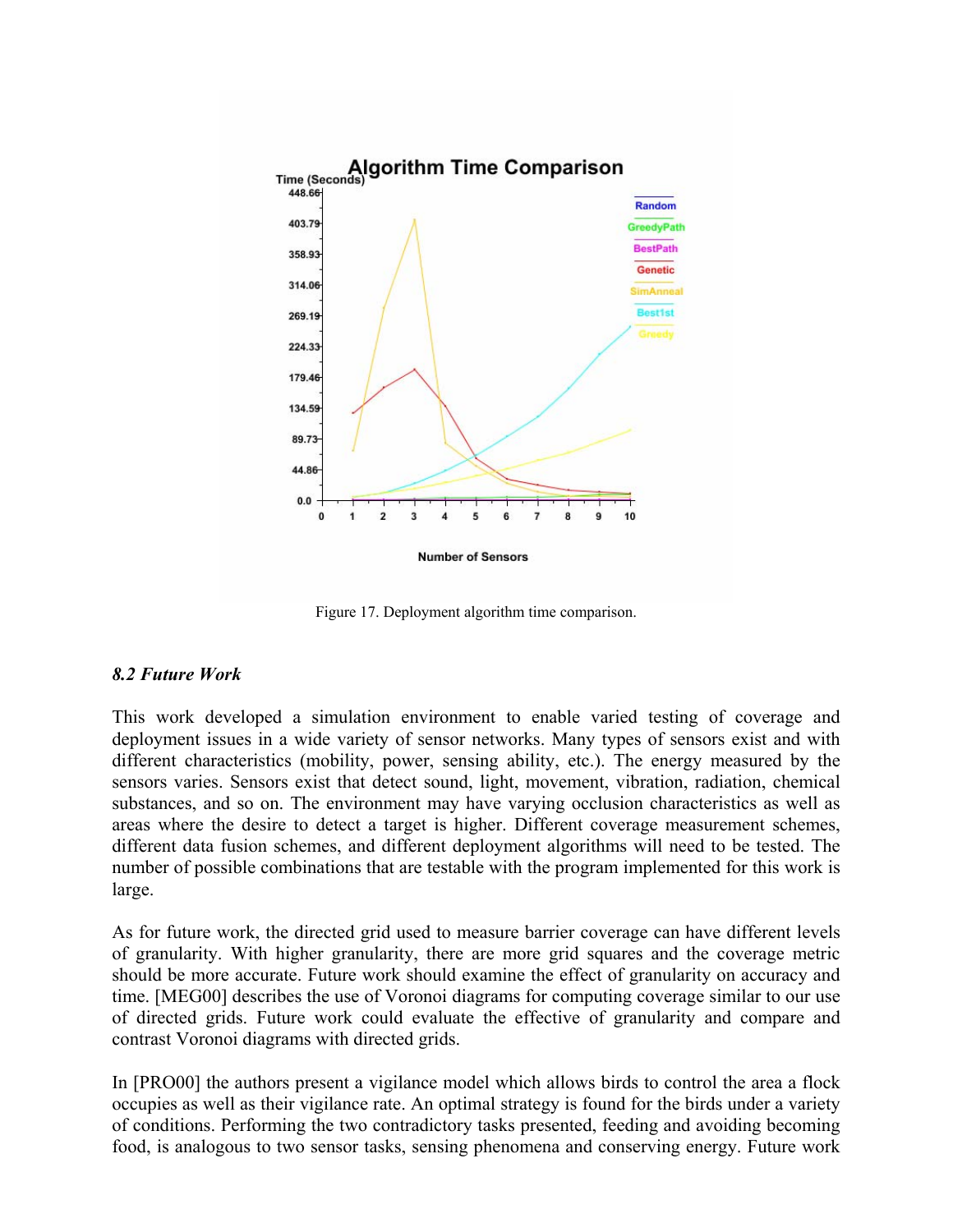could examine the models presented in [PRO00] and extend the theories to optimize the tradeoff between frequent sensing and power conservation, for example.

Future enhancements can be made to the size and scope of the environment. For simplicity, this work focused on a limited number of homogenous sensors in a fixed area. The application supports testing for heterogeneous sensors, as well as different sensing models. Also, the area to be covered does not need to remain static. Sensors covering the flank side of a mobile force would need to move with the force and continuously update their positions.

The size of the environment and the number of entities can be increased in a few ways. One approach would be to have a larger sensor field aggregate the information of several smaller sensor fields for coverage and deployment. However, a limiting factor is that all the sensors run on one machine unlike in the independence of the real world. Future work could simulate separate computational entities and network communication, which should enable the size to increase greatly.

### **9. Conclusions**

This work has explored coverage and deployment issues for mobile and non-mobile sensors. A simulation of a multi-agent expeditionary sensor network was created to formulate and test search, coverage, and deployment algorithms. In the course of this research we evaluated cost and performance of deploying multiple homogenous sensors with a wide variety of constraints. The comparison of several deployment algorithms showed significant insights, and novel autonomous deployment schemes were presented. The application and algorithms developed enable future modeling and simulation efforts.

While the components implemented in this work do not target any existing framework, the concepts are applicable to a wide range of sensor coverage and deployment problems. Many possible scenarios can be built, tested, and compared. This allows for extensive simulation of varied platforms to guide future acquisition and minimize cost. The design of the application allows for future extensibility with minimal modification to existing code. The algorithms described can be implemented in any programming language or sensor network.

## **10. References**

- [AKY02] Akyildiz, I.F., Su, W., Sankarasubramaniam, Y., Cayirci, E., "Wireless sensor networks: a survey," *Computer Networks,* 38, 393-422, 2002.
- [AXE84] Axelrod, R., *The Evolution of Cooperation*, Basic Books, 1984.
- [AXE97] Axelrod, R., *The Complexity of Cooperation: Agent-Based Models of Competition and Collaboration, Princeton* University Press, 1997.
- [BAT02] Batalin, M.A., "Spreading Out: A Local Approach to Multi-Robot Coverage," Proceedings of the 6<sup>th</sup> International Symposium on Distributed Autonomous Robotics Systems, Fukuoka, JA, 2002.
- [BAT03] Batalin, M.A., "Efficient Exploration Without Localization," Computer Science Dept., USC, 2003.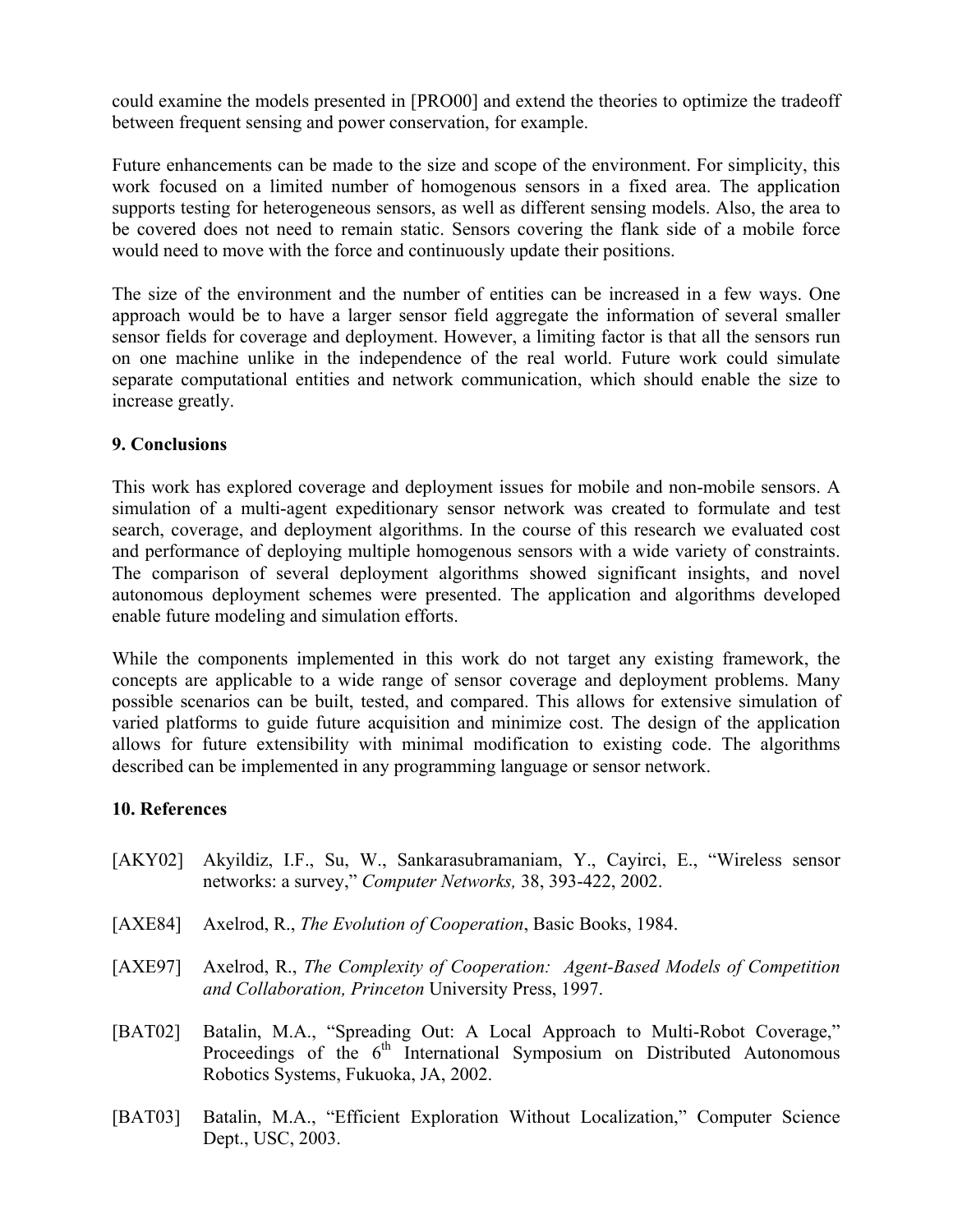- [BER00] Berg, M., Kreveld, M., Overmans, M., and Schwarzkopf, O. *Computational Geometry: Algorithms and Applications,* Springer-Verlag, 2000.
- [BIG98] Bigus, J.P., and Bigus, J., *Constructing Intelligent Agents with Java™,* John Wiley & Sons, Inc, 1998.
- [BOR90] Borenstein, J., Koren, Y., "Real-Time Obstacle Avoidance for Fast Mobile Robots in Cluttered Environments," Proceedings of the 1990 IEEE International Conference on Robotics and Automation, Cincinnati, OH, 572-577, 1990.
- [BOR96] Borenstein, J., Everett, H.R., Feng, L., Wehe, D., "Mobile Robot Positioning Sensors and Techniques," *Journal of Robotic Systems, Special Issue on Mobile Robots*, Vol. 14, 231-249, 1996.
- [BUC02] Buckland, Mat, *AI Techniques for Game Programming,* Premier Press, 2002.
- [BUG00] Bugajska, M.D., Schultz, A.C., "Co-Evolution of Form and Function in the Design of Autonomous Agents: Micro Air Vehicle Project," Navy Center for Applied Research in Artificial Intelligence, 2000.
- [BUL01] Bulusu, N., Heidemann, J., Estrin, D., "Adaptive Beacon Placement," UCLA, Los Angeles, CA, 2001.
- [CHA01] Chakrabarty, K., Iyengar, S.S., Qi, H., Cho, E., "Coding Theory Framework for Target Location in Distributed Sensor Networks," Dept. of Computer and Electrical Engineering, Duke University, 2000.
- [CHA02] Chakrabarty, K., Iyengar, S.S., Qi, H., Cho, E., "Grid coverage for surveillance and target location in distributed sensor networks," *IEEE Transactions on Computers,*  vol. 51, 2002.
- [CHO01] Choset, H., "Coverage for robotics A survey of recent results," *Annals of Mathematics and Artificial Intelligence*, 31, 113-126, 2001.
- [CLI96] Cliff, D., Miller, G.F., "Co-evolution of pursuit and evasion II: Simulation Methods and Results," *From Animals to Animats 4: Proceedings of the Fourth International Conference on Simulation of Adaptive Behavior (SAB96),* MIT Press Bradford Books, 1996.
- [CLO01] Clouqueur, T., Ramanathan, P., Saluja, K.K., Wang, K., "Value-Fusion Versus Decision-Fusion for Fault-Tolerance in Collaborative Target Detection in Sensor Networks," Fusion 2001 Conference, 2001.
- [CLO02] Clouqueur, T., Phipatanasuphorn, V., Ramanathan, P., Saluja, K.K., "Sensor Deployment Strategy for Target Detection," WSNA'02, Atlanta, GA, 2002.
- [DHI02] Dhillon, S.S., Chakrabarty, K., "A Fault-Tolerant Approach to Sensor Deployment in Distributed Sensor Networks," Dept. of EE & CE, Duke University, Durham, NC, 2002.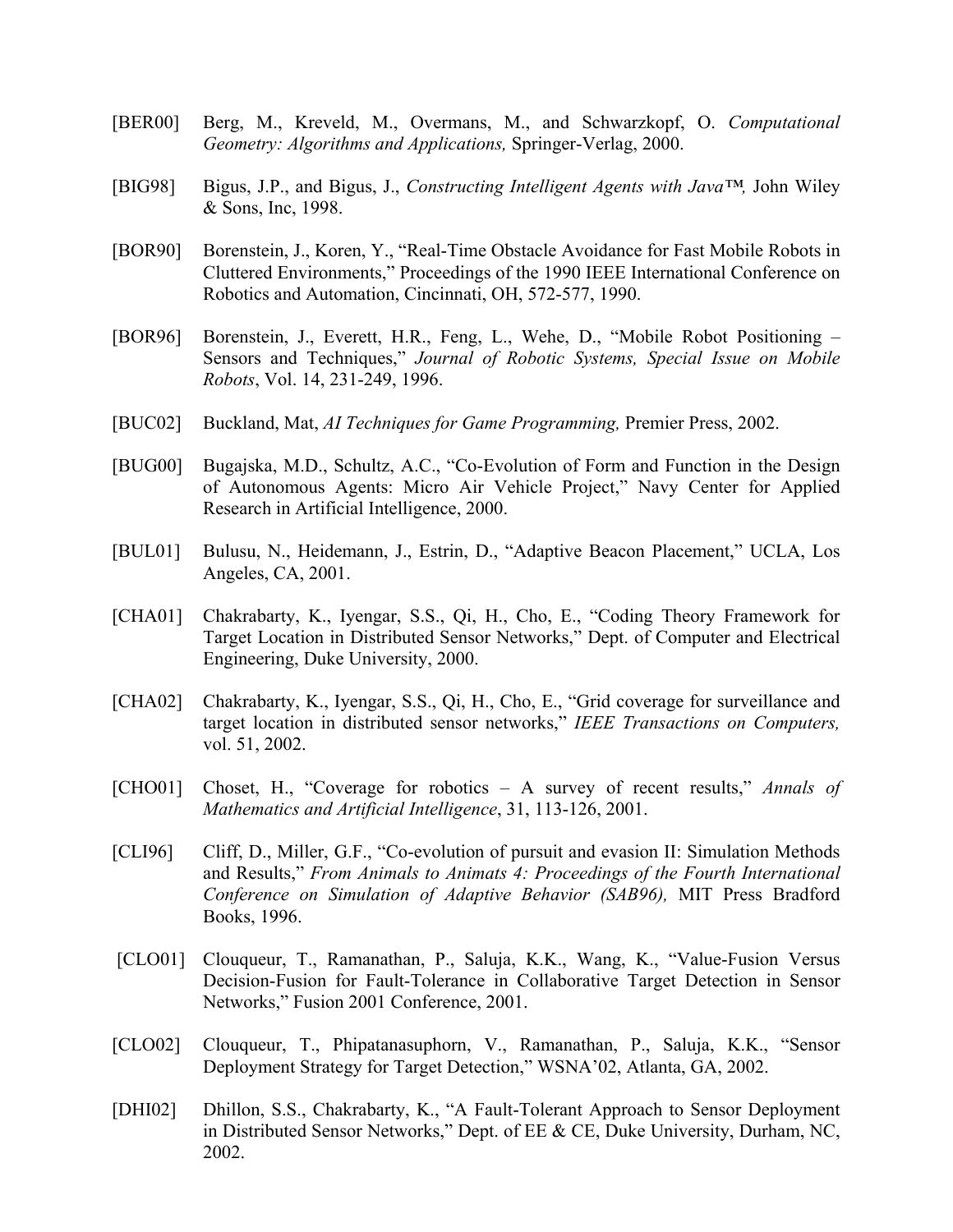- [DHI02a] Dhillon, S.S., Chakarabarty, K., "Sensor Placement for Grid Coverage under Imprecise Detections," Dept. of EE & CE, Duke University, Durham, NC, 2002.
- [DIC02] Dickie, Alistair, *Modeling Robot Swarms using Agent-Based Simulation*, Master's Work, Naval Postgraduate School, Monterey, CA, June 2002.
- [DMS03] Defense Modeling and Simulation Office (DMSO). "Smart Sensor Web: Experiment Demos Network Centric Warfare," https://www.dmso.mil/public/pao/stories/y\_2002/m\_04/7-1-8, May, 2003.
- [EST99] Estrin, D., Govindan, R., Heidemann, J., Kumar, S., *"*Next century challenges: scalable coordination in sensor networks," ACM MobiCom'99, 263-270, 1999.
- [EST02] Estrin, D., Culler, D., Pister, K., Sukhatme, G., "Connecting the Physical World with Pervasive Networks," Pervasive Computing, IEEE, 59-69, 2002.
- [GAG92] Gage, D.W. "Command Control for Many-Robot Systems," Proceedings of AUVS-92, Huntsville, AL, 22-24 June 1992.
- [GAG92a] Gage, D.W. "Sensor Abstractions to Support Many-Robot Systems," RDT&E Division, Naval Command Control and Ocean Surveillance Center, 1992.
- [GAG93] Gage, D.W. "Randomized search strategies with imperfect sensors," *Proceedings of SPIE Mobile Robots VIII*, Boston, 9-10 September 1993, pp 270-279.
- [GAG98] Gage, D.W. "Randomized Search Strategies," http://www.spawar.navy.mil/robots/research/manyrobo/randomize.html, June, 2003.
- [GOL01] Goldberg, D., Mataric, M.J., "Robust Behavior-Based Control for Distributed Multi-Robot Collection Taks," USC, Los Angeles, CA, 2001.
- [GOR00] Gordon, D.F., Spears, W.M., Sokolsky, O., Lee, I., "Distributed Spatial Control, Global Monitoring and Steering of Mobile Agents," AI Center, NRL, Wash., DC, 2000.
- [GUP03] Gupta, H., Das, W.R., Gu, Q., "Connected Sensor Cover: Self-Organization of Sensor Networks for Efficient Query Execution," Mobihoc'03, Annapolis, MA, 2003.
- [HES99] Hespanha, J.P, Kim, H.J., Sastry, S., "Multiple-Agent Probabilistic Pursuit-Evasion Games," Proceedings of the 38<sup>th</sup> Conference on Decision and Control, 1999.
- [HOW01] Howard, A., Mataric, M.J., "Cover Me! A Self-Deployment Algorithm for Mobile Sensor Networks," Robotics Research Lab, USC, 2001.
- [HOW02] Howard, A., Mataric, M.J., Sukhatme, G.S., "Mobile Sensor Network Deployment using Potential Fields: A Distributed, Scalable Solution to the Area Coverage Problem," Proceedings of the  $6<sup>th</sup>$  International Symposium on Distributed Autonomous Robotics Systems (DARS02), Fukuoka, JA, 2002.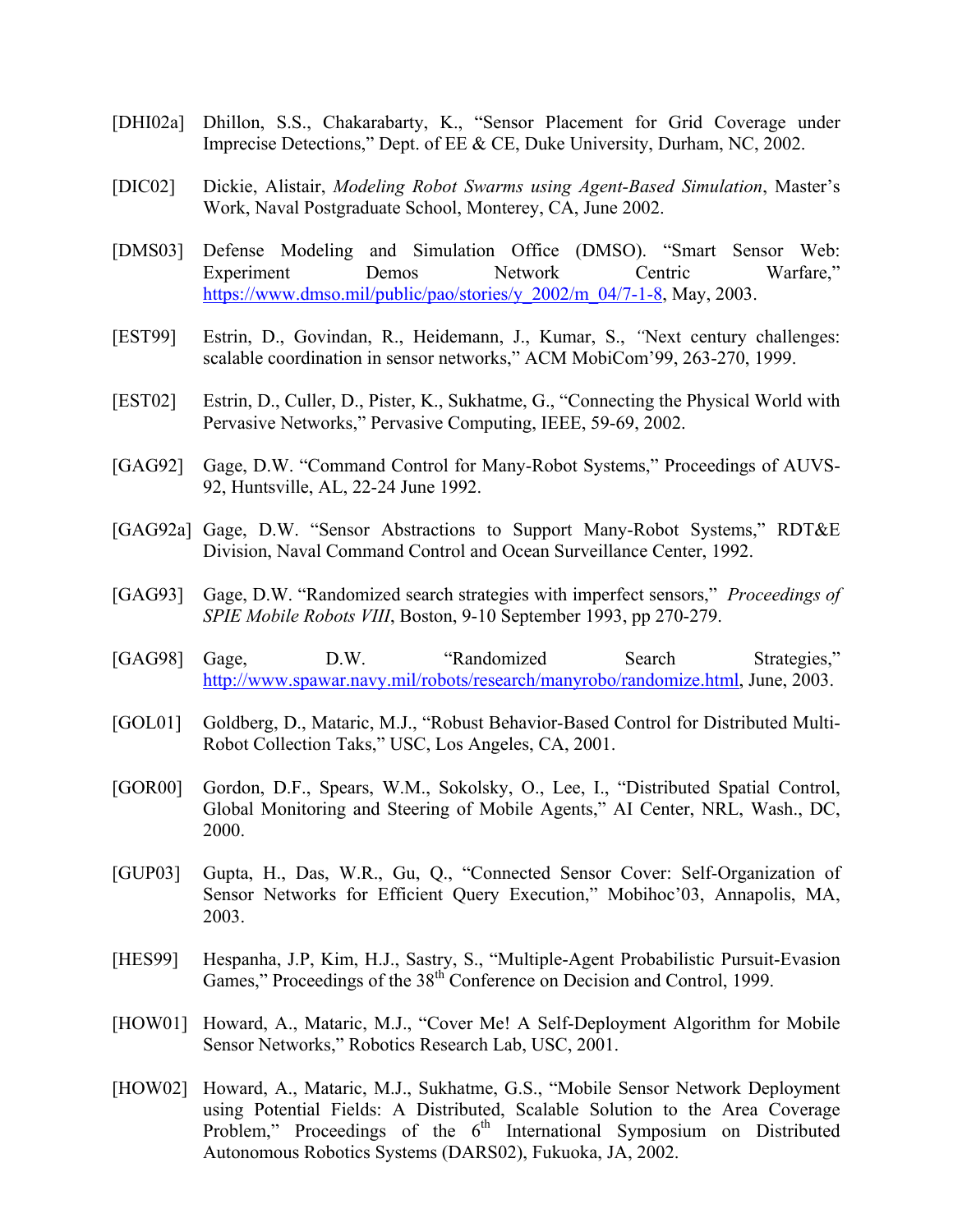- [HOW02a] Howard, A., Mataric, M.J., Sukhatme, G.S., "An Incremental Deployment Algorithm for Mobile Robot Teams*," IEEE/RSJ International Conference on Intelligent Robots and Systems (IROS2002), EPFL, SW, 2002.*
- [HOW02b] Howard, A., Mataric, M.J., Sukhatme, G.S., "An Incremental Self-Deployment Algorithm for Mobile Sensor Networks," *Autonomous Robots, Special Issue on Intelligent Systems,* 2002.
- [HSI03] Hsiang, T., Arkin, E.M., Bender, M.A., Fekete, S.P., Mitchell, J.S.B, "Algorithms for Rapidly Dispersing Robot Swarms in Unknown Environments," Stony Brook University, NY, 2003.
- [JUN02] Jung, B., Sukhatme, G.S., "A Region-Based Approach for Cooperative Multi-Target Tracking in a Structured Environment," 2002 IEEE/RSJ International Conference on Intelligent Robots and Systems, 2002.
- [KOH00] Kohout, B. "Challenges in Real-Time Obstacle Avoidance," Veridian/Pacific-Sierra Research, Rosslyn, VA, 2000
- [KOR91] Koren, Y., Borenstein, J., "Potential Field Methods and Their Inherent Limitations for Mobile Robot Navigation," Proceedings of the IEEE Conference on Robotics and Automation, 1398-1404, 1991.
- [KIN91] Kindl, M.R., Shing, M., Rowe, N.C., "A Stochastic Approach to the Weighted-Region Problem: Design and Testing of a Path Annealing Algorithm*," Naval Center for Applied Research in Artificial Intelligence, 1991.*
- [LAV97] LaValle, S.M., Lin, D., Guibas, L.J., Latombe, J., Motwani, R., "Finding an Unpredictable Target in a Workspace with Obstacles," Proceedings of the 1997 IEEE International Conference on Robotics and Automation,1997.
- [LUN01] Lund, H.H, Pagliarini, L., "Edutainment Robotics: Applying Modern AI Techniques," Proceedings of International Conference on Autonomous Minirobots for Research and Edutainment (AMIRE-2001), 2001.
- [MAR96] Marengoni, M., Draper, B., Hanson, A., and Sitaraman, R. "System to place observers on a polyhedral terrain in polynomial time." *Image and Visual Computing*, 1996.
- [MEG00] Meguerdichian, S., Koushanfar, F., Potkonjak, M., Srivastava, M.B., "Coverage Problems in Wireless Ad-hoc Sensor Networks," CS Dept and EE Dept, UCLA, 2000.
- [MEG01] Meguerdichian, S., Koushanfar, F., Qu, G., Potkonjak, M., "Exposure in Wireless Ad-Hoc Sensor Networks," ACM SIGMOBILE, Rome, Italy, 2001.
- [MIC00] Michalewicz, Z., Fogel, D.B., *How to Solve It: Modern Heuristics*, Springer-Verlag Berlin Heidelberg, NY*,* 2000.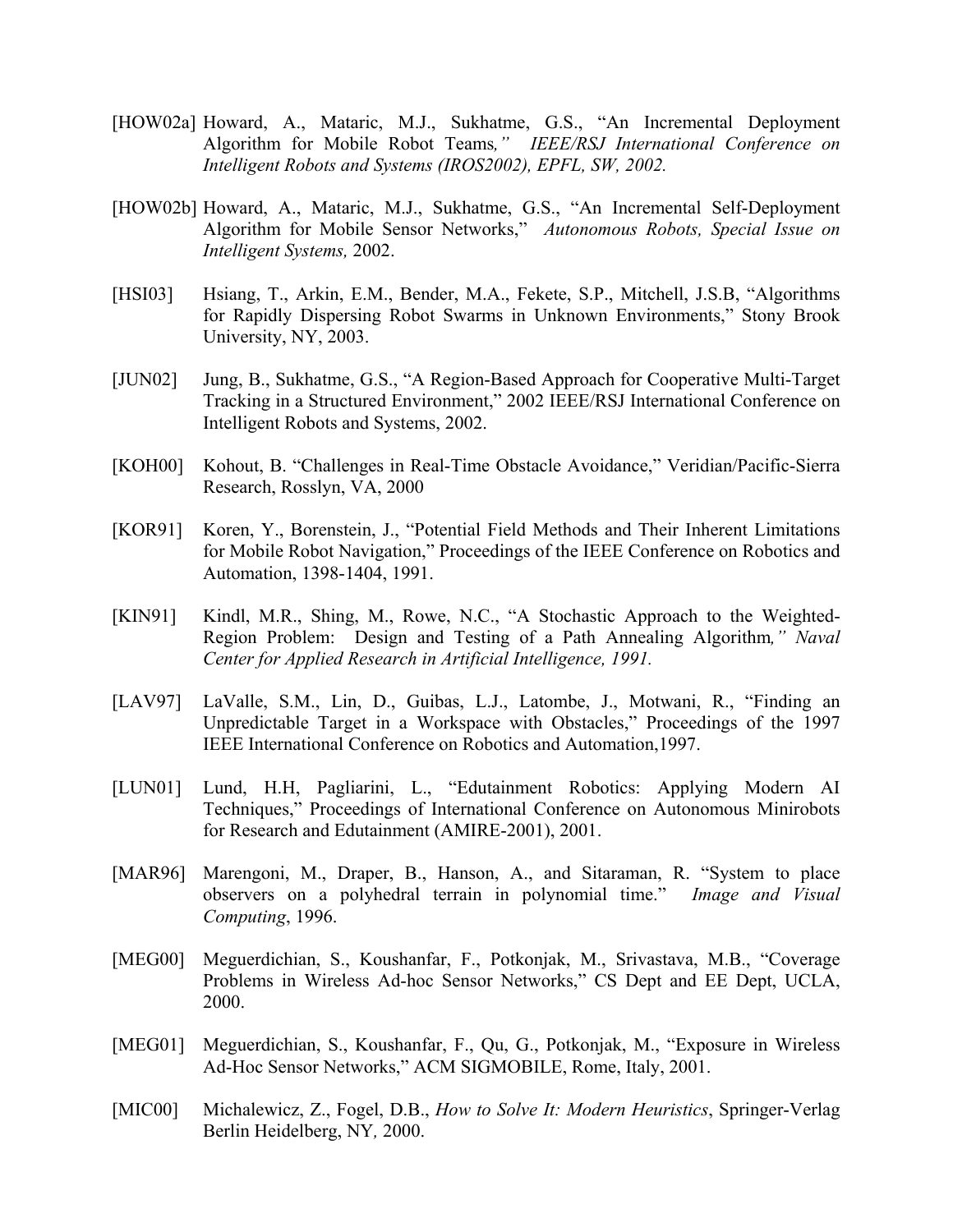- [PAR00] Park, S., Savvides, A., Srivastava, M.B., "SensorSim: A Simulation Framework for Sensor Networks," EE Dept., UCLA, 2000.
- [PAR98] Parker, L.E., "Cooperative Robotics for Multi-Target Observation," Center for Engineering Systems Advanced Research (CESAR), Oak Ridge, TN, 1998.
- [PER00] Perkins, C. *Ad Hoc Networks*, Addison-Wesley, 2000.
- [PIS03] Pister, Kris. "Smart Dust. Autonomous Sensing and Communicating in a Cubic Millimeter," http://robotics.eecs.berkeley.edu/~pister//SmartDust/, August, 2003.
- [PRO00] Proctor, C.J., Broom, M., "A Spatial Model of Anti-Predator Vigilance," Centre for Statistics and Stochastic Modeling, University of Sussex, 2000.
- [REY99] Reynolds, C.W., "Steering Behaviors for Autonomous Characters," Sony Computer Entertainment America, Foster City, CA, 1999.
- [ROM02] Romer, K., Kasten, O., Mattern, F., "Middleware Challenges for Wireless Sensor Networks," *Mobile Computing and Communications Review, Vol. l6, 2,* 2002.
- [ROU98] Roumeliotis, S.I., Pirjanian, P., Mataric, M.J., "Ant-Inspired Navigation in Unknown Environments," Computer Science Dept, USC, 2002.
- [RUS95] Russell, S. and Norvig, P. *Artificial Intelligence*: *A Modern Approach*. Prentice-Hall, Inc, 1999.
- [SIN96] Singh, S., Bertsekas, D. "Reinforcement Learning for Dynamic Channel Allocation in Cellular Telephone Systems," *NIPS96, Section: Applications,* 1996.
- [SIN01] Singh, S.N.P., Thayer, S.M., "Immunology Directed Methods for Distributed Robotics: A Novel, Immunity-Based Architecture for Robust Control & Coordination," Robotics Institute, CMU, 2001.
- [SPE99] Spears, W.M., Gordon, D.F., "Using Artificial Physics to Control Agents," AI Center, Naval Research Laboratory, Washington, DC, 1999.
- [STE95] Stentz, A., "The Focussed D\* Algorithm for Real-Time Replanning," Robotics Institute, CMU, 1995.
- [STO96] Stork, K.A., *Sensors in Object Oriented Discrete Event Simulation*, Master's Work, Naval Postgraduate School, Monterey, CA, September 1996.
- [TIL02] Tilak, S., Abu-Ghazaleh, N.B., Heinzelman, W., "A Taxonomy of Wireless Micro-Sensor Network Models," *Mobile Computing and Communications Review,* Vol. 1, Num. 2, 2002.
- [ULR00] Ulrich, I., Borentstein, J., "VFH\*: Local Obstacle Avoidance with Look-Ahead Verification," 2000 IEEE International Conference on Robotics and Automation, San Francisco, CA, 2505-2511, 2000.